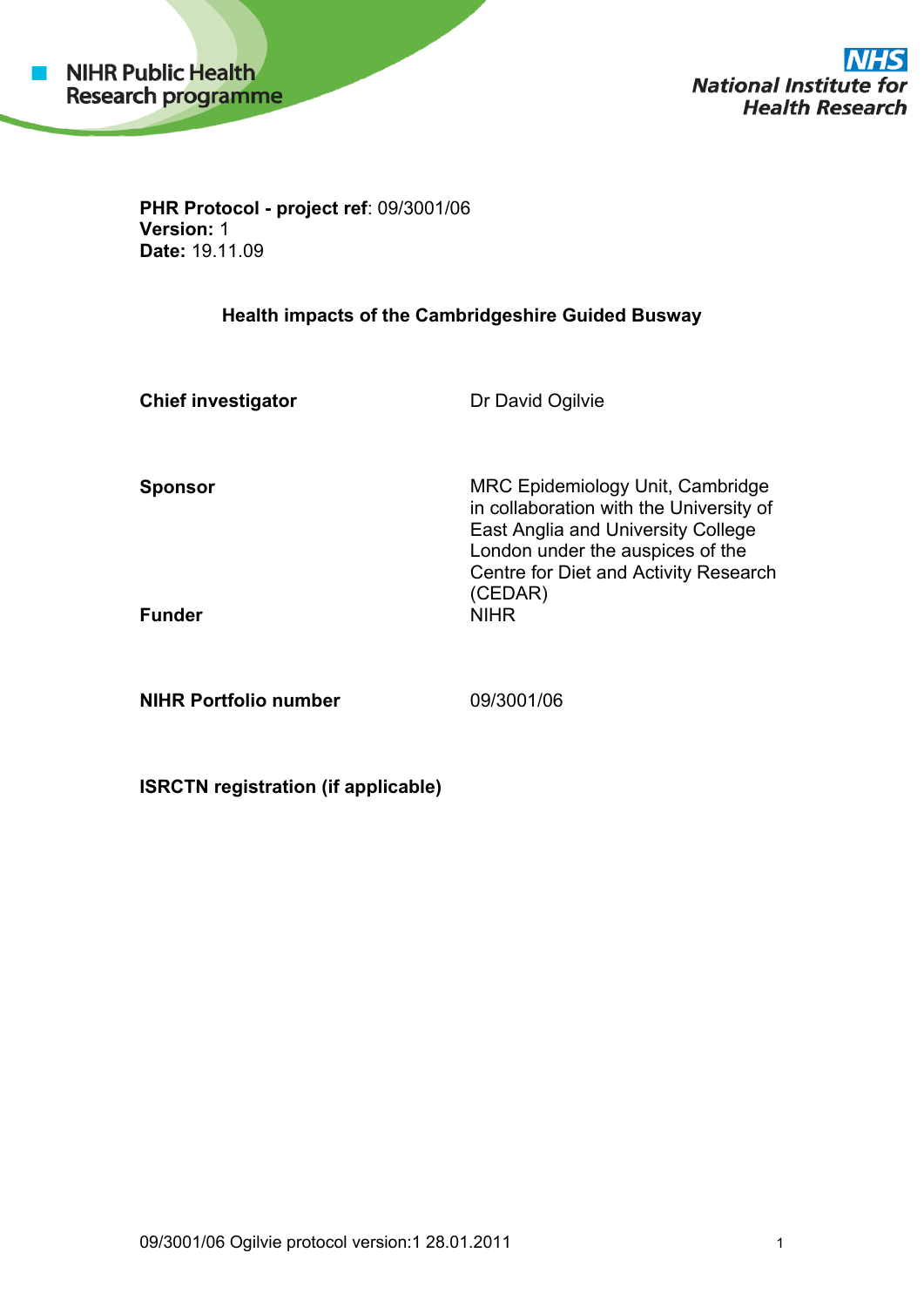## **Health impacts of the Cambridgeshire Guided Busway**

#### **1. Aims/Objectives: Aims**

1. To assess the magnitude, nature and population distribution of changes in the travel behaviour of commuters who travel to work in Cambridge associated with the opening of the Cambridgeshire Guided Busway

2. To identify, explore and explain the wider health impacts of any observed changes in travel behaviour, specifically in terms of changes in overall physical activity energy expenditure, wellbeing, sickness absence, and carbon emissions.

## **Objectives**

1. To repeat the self-reported measures of shift working patterns, psychosocial constructs, travel behaviour, physical activity and general health and wellbeing collected at baseline by means of a follow-up questionnaire survey

2. To repeat the objective measurement of physical activity using accelerometers ('basic activity monitoring') in the subgroup of participants who completed this at baseline

3. To characterise the context and content of the intervention and its effects on the population by describing the geography and experience of the typical travel patterns of subgroups of participants who do, and who do not, use the busway in a longitudinal qualitative study of a further subgroup of participants

4. To quantify as precisely as possible the physical activity energy expenditure, travel and movement patterns and carbon emissions associated with using different combinations of modes of transport in an additional in-depth study of a further subgroup of participants using combined heart rate and movement sensors, global positioning system (GPS) monitors and household travel diaries ('enhanced activity monitoring')

5. To test the following specific longitudinal hypotheses:

(i) That the opening of the busway is associated with a modal shift (a change in the distribution of modes of transport used) for commuting to and from work, and for overall travel, in the intervention group significantly greater than any modal shift observed in the control group after adjusting for differences in the demographic, socioeconomic and baseline physical activity and health profile of the two groups

(ii) That a modal shift from car to bus for commuting to and from work is associated with an increase in active travel (walking and cycling) as part of the journey to work

(iii) That the observed effects on travel behaviour vary according to the demographic and socioeconomic characteristics of participants and the locations of their homes and workplaces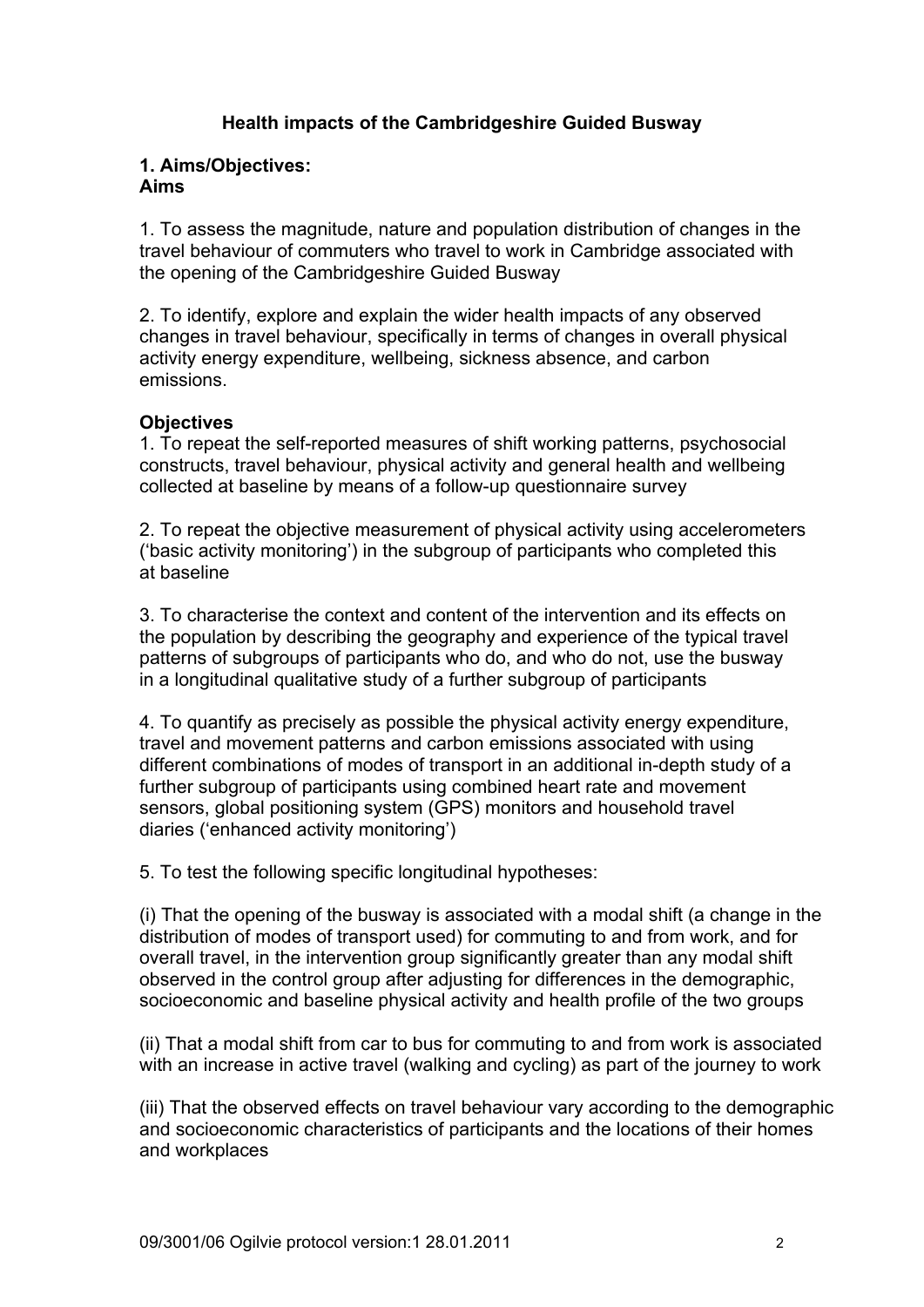(iv) That the observed effects on travel behaviour are accompanied and mediated by changes in predicted mediating psychosocial constructs such as behavioural intention and habit strength

 (v) That an increase in active travel on the journey to work is associated with an increase in overall physical activity energy expenditure and, as more exploratory hypotheses, with improvements in self-reported wellbeing and sickness absence

(vi) That the population distribution of the benefits associated with the intervention whether in terms of improved access to the opportunity for active travel to work, or in terms of observed changes in active travel, physical activity or wider health impacts — favours the least well off and those with the lowest baseline levels of physical activity.

### **2. Background:**

Physical inactivity increases the risk of many chronic diseases including coronary heart disease, type 2 diabetes and cancer of the colon.[1] Accumulating 30 minutes of moderate intensity physical activity on most days is enough to provide substantial health benefits, [2] but most adults in the UK do not currently achieve this.[1][3][4] Increasing the population level of physical activity, particularly among the most sedentary, has been described as the 'best buy' for improving public health[5] and has become a leading aim of contemporary public health policy.[6][7]

Until recently, efforts to promote physical activity have focused on promoting sport, recreation or health-directed exercise.[8] However, there is little evidence that such approaches are effective in increasing physical activity in the medium-to-long term.[9] On the other hand, there is increasing evidence that patterns of physical activity may be related to the physical environment in which people live and travel. For example, numerous studies have shown that people who live in more 'walkable' neighbourhoods tend to walk more.[10]

Most research in this field to date has been conducted in North America or Australia, and may therefore be of limited relevance to the UK. More significantly, evidencebased guidance on physical activity and the environment recently issued by NICE has drawn attention to the lack of studies examining whether changing the physical environment leads to changes in patterns of physical activity.[11] NICE has specifically identified a need for more, and more rigorous, studies of this kind involving longitudinal designs, control groups, and robust measurement of physical activity. One way of conducting such studies is to take the opportunity to observe what happens when new services or facilities are made available to a population – a comparatively underused approach to applied public health research sometimes described as a study of a 'natural experiment'.[12]

#### **The Cambridgeshire Guided Busway**

When the Cambridgeshire Guided Busway (CGB) opens in late 2009, it will be the longest of its kind in the world ( www.cambridgeshire.gov.uk/transport/ thebusway). This major new piece of transport infrastructure will link towns and villages to the northwest of Cambridge with the Cambridge Science Park, the city centre and the Cambridge Biomedical Campus at the Addenbrooke's Hospital site on the southern fringe of the city, a site that is said to generate more traffic than any other in the East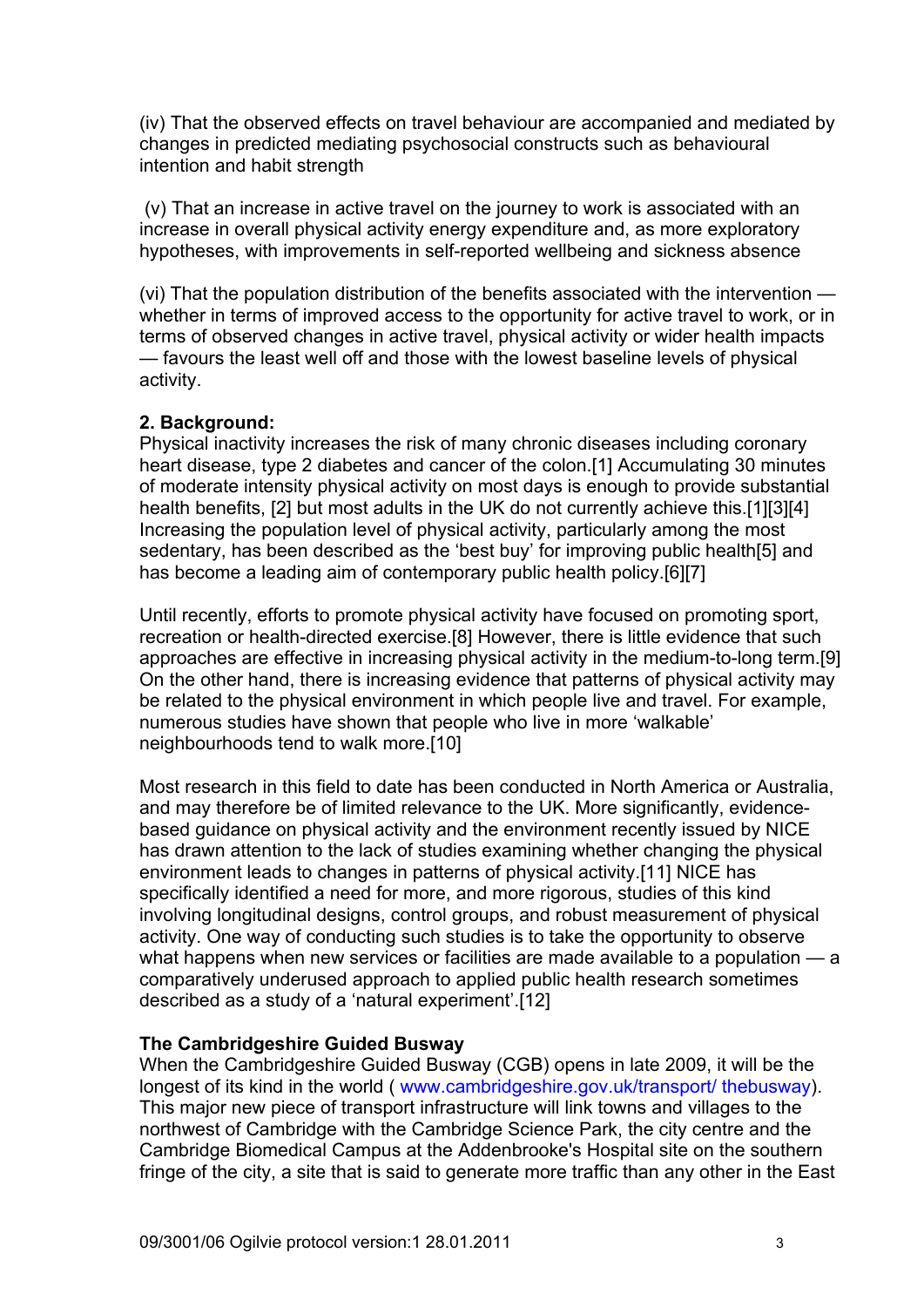of England. Buses will run on a completely segregated track along most of the route, avoiding traffic congestion both on the A14 approaching Cambridge and between the railway station and Addenbrooke's. A new high-quality bidirectional off-road cycle route will also be provided adjacent to the busway. The busway is central to the plans for the new town of Northstowe, which is to be built adjacent to the route, and the busway concept may be extended to other radial routes into Cambridge in the future.

The purpose of the busway is to make public transport journeys in this transport corridor faster, more reliable and more attractive, thereby promoting a modal shift from car travel to public transport and reducing traffic congestion, air pollution and carbon emissions.[13] These are highly desirable goals in their own right. However, the busway also has the potential to contribute to achieving the public health goal of promoting regular physical activity, which reduces the risk of chronic disease and premature death.[1] Enabling people to incorporate moderate-intensity physical activity into their daily routine can help to increase overall levels of habitual energy expenditure, especially in more sedentary groups. If commuters living near the route who currently travel to work in Cambridge by car shift to using the bus, their journey to work is likely to include a period of walking or cycling at either end of the journey. [14] Some commuters may also be motivated by the provision of a new off-road cycle route to begin cycling the entire journey to work.

#### **Rationale and justification for this study**

If it could be demonstrated that investing in new, high-quality transport infrastructure led to an increase in physical activity in the population, the cost-benefit case for future investment in similar projects would be considerably strengthened. At present, however, making this case depends on a number of assumptions or unproven hypotheses that require to be empirically tested, reflecting the fact that the relationships between infrastructural interventions and changes in behaviour, between public transport and active travel, and between active travel and overall physical activity all remain somewhat uncertain at present.[11, 15]

First, it cannot be assumed that substantial numbers of people will change their travel behaviour as predicted by the transport modelling for the busway. Although much of the route will be completely segregated from normal traffic, buses will still have to use existing roads for part of their route within the city. The Cambridge subregion is a predominantly rural and comparatively affluent area with historically poor provision of rural public transport and a high level of car ownership in rural areas.[16, 17] Rural dwellers who already own a car and are accustomed to having to use it for many of their regular journeys may not easily be persuaded to leave their car at home, particularly if the new bus services are regarded as too expensive, too infrequent, too inflexible or too slow to compete.

Second, it cannot be assumed that people who do use the guided busway will walk or cycle more as a result. For example, a commuter working at Addenbrooke's may currently drive to work and park at an outlying car park on the site, several hundred metres from their actual place of work. If this person were to shift to the bus and be dropped off by car at the bus stop nearest to their home (so-called 'kiss-and-ride'), the increase in walking may be marginal or zero. Conversely, city dwellers who currently cycle to work may find that the new guided busway offers a more congenial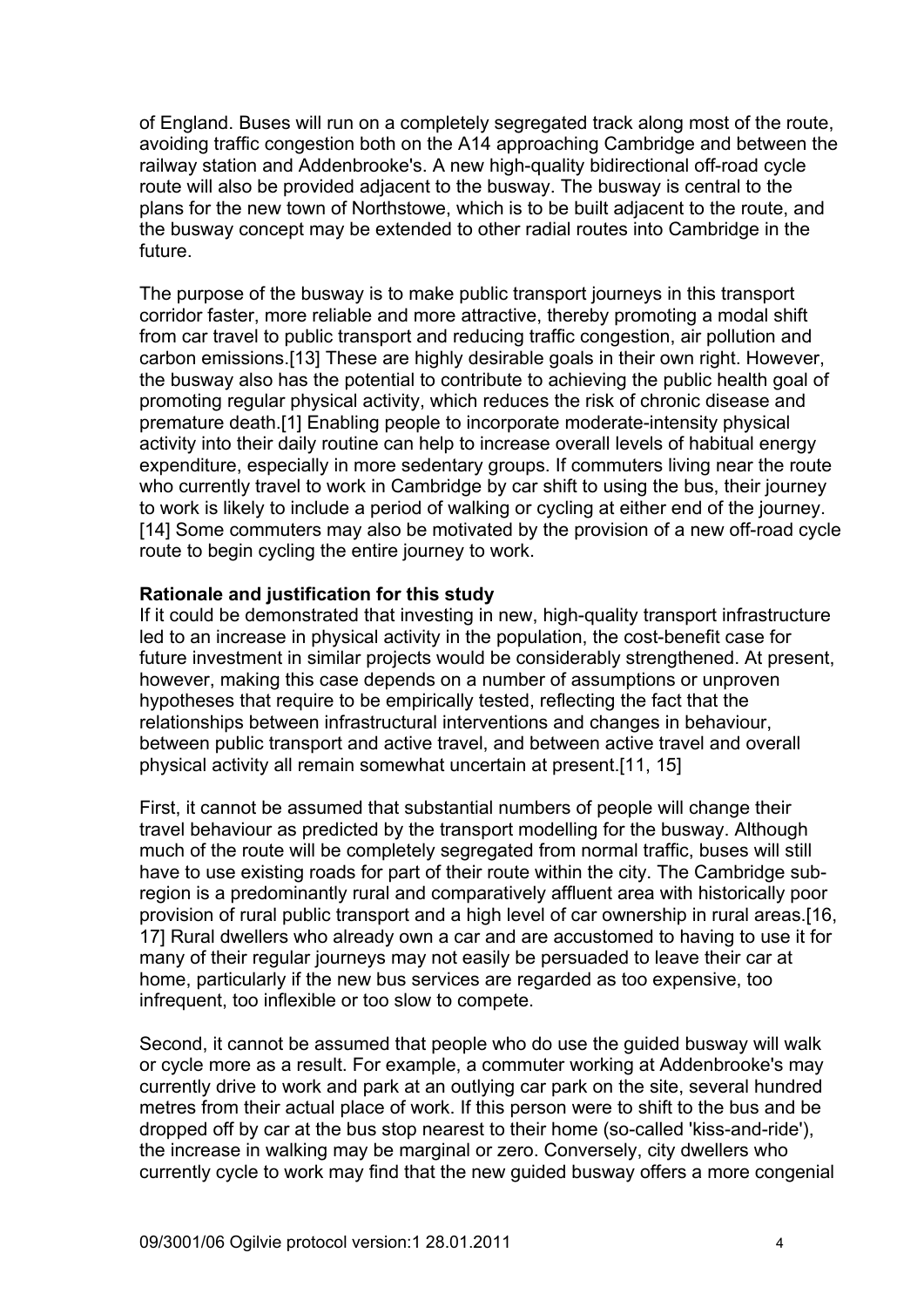way of travelling to work and abandon regular cycling.

Third, it cannot be assumed that people who take up a more physically-active regular journey to work will become more physically active overall. The increase in energy expenditure while travelling may be counterbalanced, or even outweighed, by a compensatory decrease in other activities such as those undertaken at home (e.g. gardening) or during lunch breaks at work (e.g. walking, swimming or aerobics classes).[18]

Nonetheless, the guided busway clearly has the potential to transform travel behaviour in the corridor it serves and bring about important transport, environmental and health benefits. We therefore propose to take the opportunity presented by this 'natural experiment' [12, 18] to carry out a robust quasi-experimental study of the effects of a major infrastructural intervention on travel behaviour, physical activity and related wider health impacts that will also contribute to addressing related unresolved research questions in the field of physical activity and public health. This study will represent an important step forward in developing and demonstrating methods for the rigorous evaluation of cross-sectoral benefits of interventions, such as those outlined in new MRC guidance on evaluating complex interventions,[19] and will contribute new evidence on questions of interest not only to the public health and transport research communities, but also to employers, local authorities, NHS organisations and other stakeholders, particularly on two key unresolved questions which are topical and important for both public health and transport policy:

1. Can investment in new, high-quality transport infrastructure change the way people travel?

2. What are the wider health impacts of those changes in travel behaviour in the areas of physical activity, wellbeing, sickness absence and carbon emissions?

The key unique contributions of this study lie in:

1. Its interdisciplinary nature: the study involves a collaboration between public health, environmental sciences and transport researchers and a combination of quantitative and qualitative approaches to gathering and analysing data[20]

2. Its capacity to track changes in the population benefiting from the new transport infrastructure over time and in comparison with a control group[15][11]

3. Its robust approach to measurement: very few previous studies of transport projects have included any measure of physical activity, let alone the combination of questionnaire surveys and repeated activity monitoring proposed in this study.[15][11]

### **3. Methods:**

### *a. Setting*

The phase 2 study population will comprise the cohort of adults recruited in phase 1 (see below) supplemented by further limited recruitment in phase 2 of new participants meeting the same criteria to offset the loss of members of the original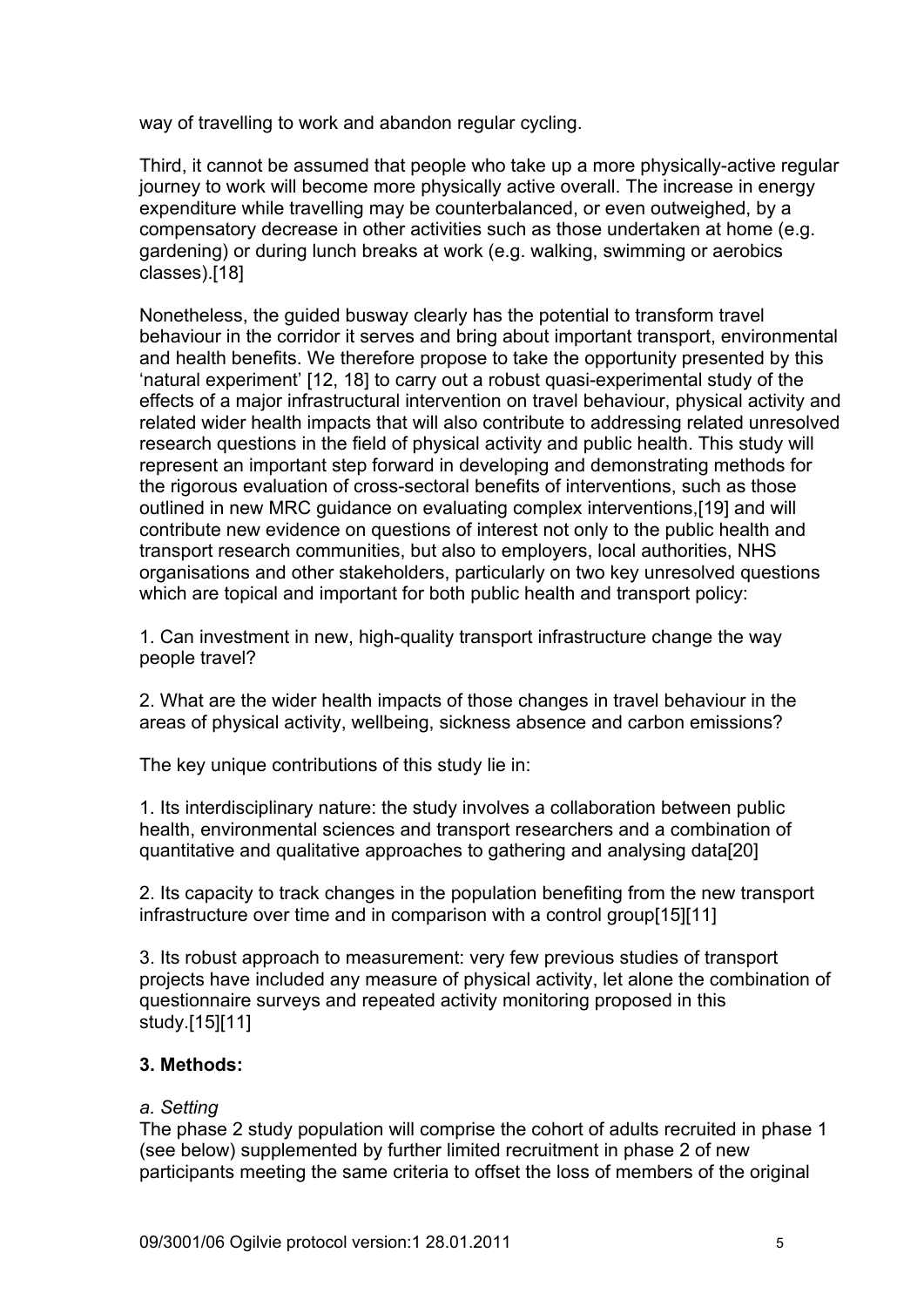cohort who leave the area between phase 1 and phase 2. The detailed inclusion and exclusion criteria for recruitment to the study remain as stated in the phase 1 protocol and subsequent approved amendments and will be applied again in phase 2 as follows.

# *b. Design*

## **Overall study**

A controlled observational quasi-experimental cohort study of commuters who travel to work in Cambridge, including nested in-depth quantitative and qualitative studies in subgroups of the study cohort.

## **Phase 1 study**

The phase 1 study comprised the recruitment of the study cohort (target n~1000), a baseline questionnaire survey, baseline activity monitoring, and a set of baseline qualitative interviews. A total of 2163 people responded to the phase 1 recruitment activities and registered their willingness in principle to participate, of whom 1581 met the inclusion criteria and were invited to take part; of these, 1115 (71%) have taken part to date as follows:

- 1115 have returned a baseline survey and consent form, of whom
- 501 have also completed optional baseline activity monitoring, and
- 19 have also completed an optional baseline qualitative interview.

The target cohort sample size having been achieved, phase 1 recruitment has now ceased and phase 1 data collection is currently being wound up.

### **Phase 2 study**

The phase 2 study — the subject of the current application — comprises the first year of follow up and will take place during 2010.

### **Inclusion criteria**

The study population will comprise all those who work in areas of Cambridge served by the Cambridgeshire Guided Busway and live within a radius of approximately 30 kilometres. Participants' eligibility in these terms will be assessed by matching their home postcode to a list of unit postcodes that lie within the radius of the city centre that defines the study area and by asking them to identify the area of their workplace from a list as follows:

- The Addenbrooke's site (also known as the Cambridge Biomedical Campus)
- (including Long Road Sixth Form College)
- The Cambridge Science Park and Milton Road area (e.g. Cambridge Regional
- College, Cambridge Science Park, Cambridge Business Park, Cowley Road, St
- John's Innovation Centre, Milton Tesco)
- The Castle Hill area (e.g. Shire Hall)
- The Parkside and Grafton Centre area (e.g. Anglia Ruskin University, Kelsey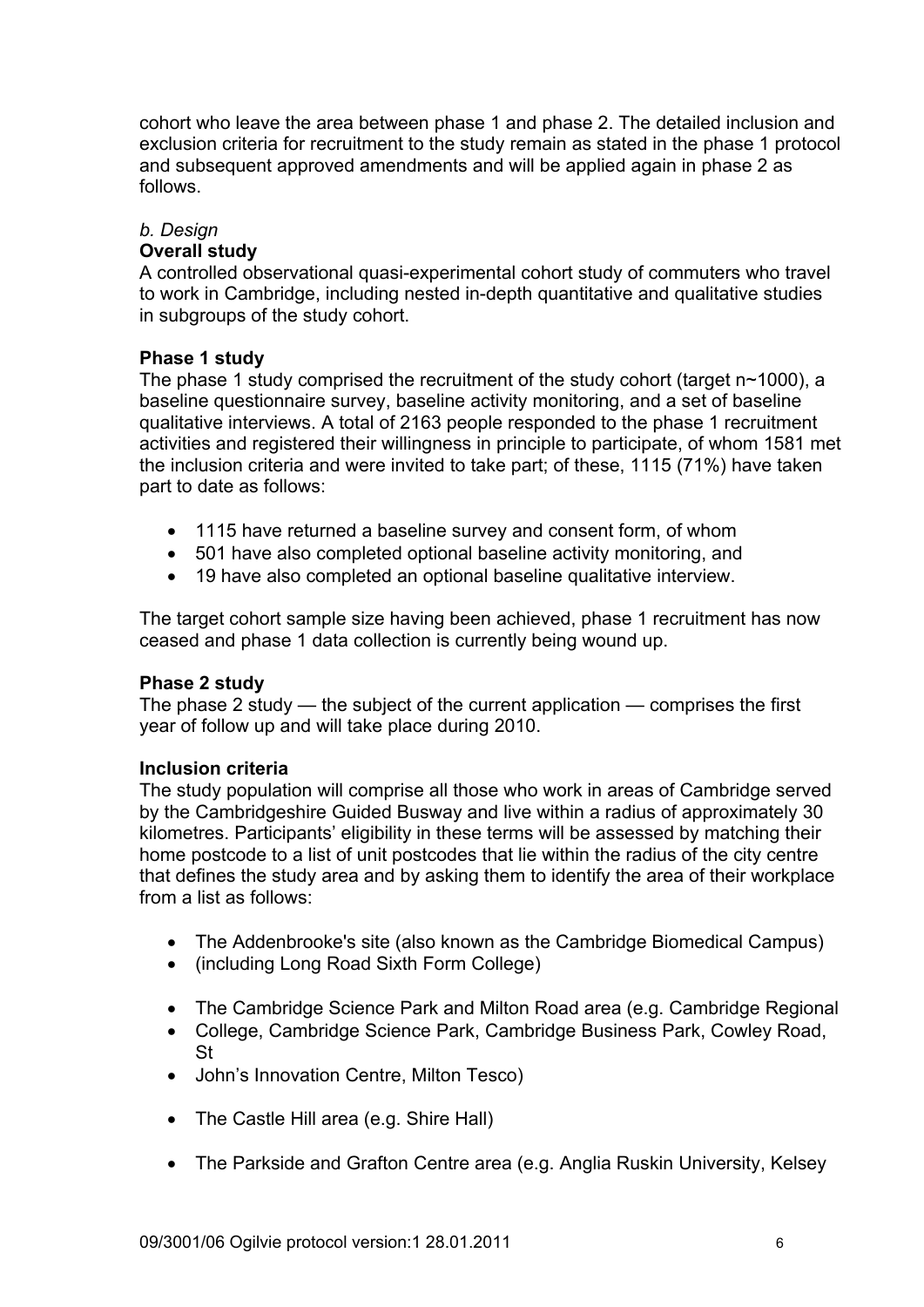- Kerridge, fire station, police station)
- The railway station and Brooklands Avenue area (e.g. Cambridge Leisure,
- Cambridge University Press, Government Office, Hills Road Sixth Form
- College)
- Histon (e.g. Vision Park)
- Trumpington (e.g. Waitrose)
- Cambridge city centre (e.g. central colleges and departments of the University of Cambridge, Grand Arcade, Guildhall, Trinity Street).

This definition includes:

- All those routinely travelling to work irrespective of their employer, workplace, length of employment contract or working hours, irrespective of whether they also work at other locations, and irrespective of any disability that may limit their mobility
- Postgraduate students and clinical students in medicine, nursing, midwifery and allied health professions based at the Addenbrooke's site.

### **Exclusion criteria**

Participants will not be eligible to participate if they:

- Are currently participating in *Get Addenbrooke's Active*, a randomised controlled trial of physical activity promotion among hospital staff which is expected to begin recruitment at some time during the period of this study, or another research study that involves measuring their physical activity
- Are resident in on-site staff accommodation associated with their workplace and therefore do not routinely commute to the site.

### **Recruitment of new members of the study cohort**

Numerous public and private sector employers in Cambridge have already facilitated recruitment to the phase 1 study. Additional participants will be recruited through the same employers, and any other local employers who indicate a willingness to take part, using one or more of the following methods already used in phase 1:

- Announcements distributed on the investigators' behalf by employers (or institutes, units or departments within the larger employers) through their corporate email distribution lists, intranets or staff newsletters
- Posters and fliers displayed on the investigators' behalf by employers (or institutes, units or departments within the larger employers) on noticeboards staff rooms, dining rooms or other suitable locations
- Advertisements and announcements in print media such as leaflets,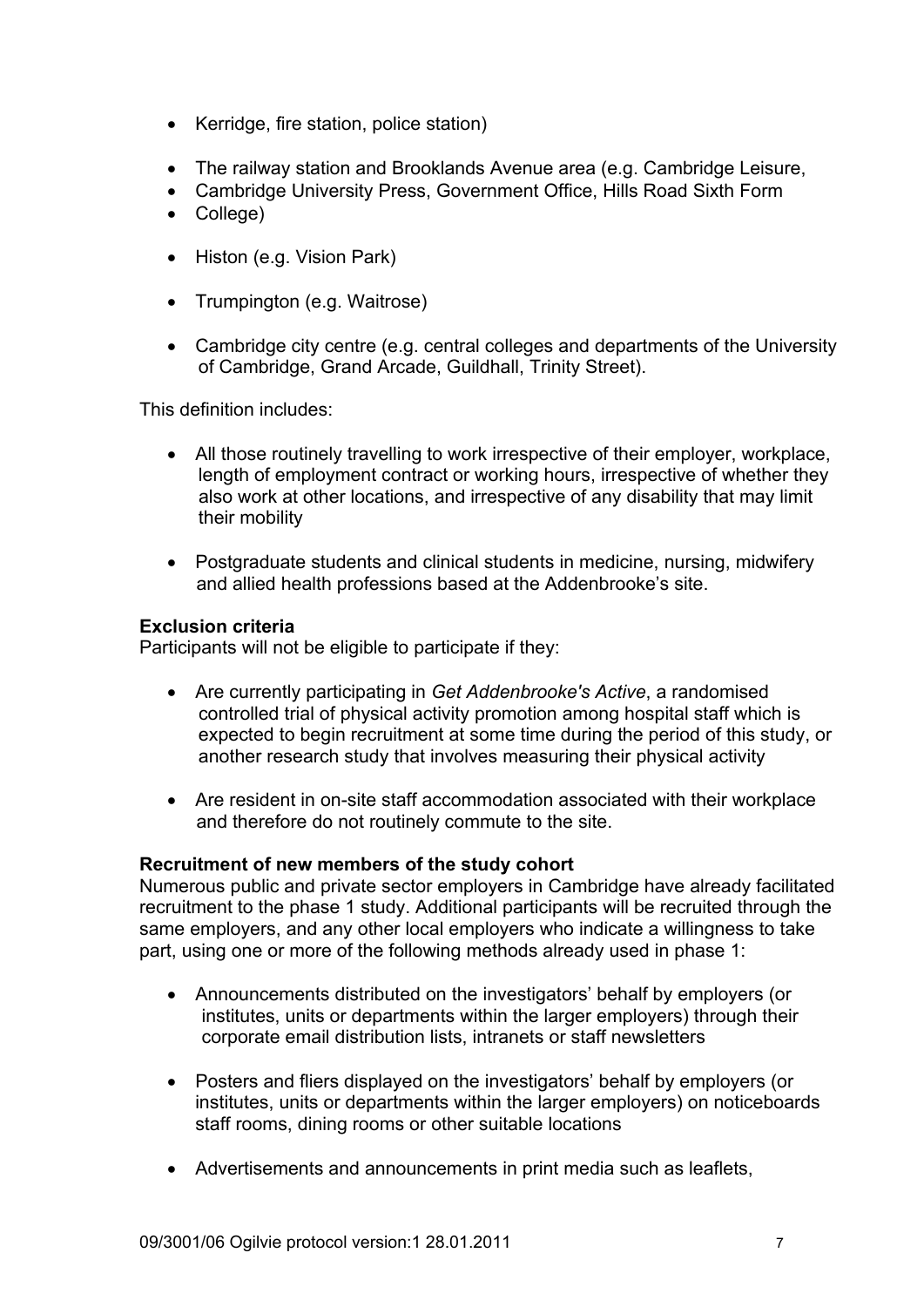community newsletters and local newspapers circulating in the area from which potential participants commute to work

- Posters and fliers displayed in public places such as health centres, libraries, community centres and public transport facilities in the area from which potential participants commute to work
- Stalls staffed by research assistants at locations and times at which a high throughput of staff or commuters is expected, such as in the hospital concourse at lunchtime, in staff car parks, or in public places elsewhere in the area from which potential participants commute to work.

Recruitment will proceed as follows:

1. The research team will negotiate with each organisation which methods of recruitment may be used within their organisation

2. Employers will be asked to distribute announcements or display posters on behalf of the research team, but will not be asked to supply the research team with mailing lists or other identifiable data concerning their workforce

3. Announcements, posters and fliers will invite potential participants to express their interest by entering their details on an online expression of interest form (www.cambridgecommutingstudy.org.uk) or by contacting the study office directly by telephone (to a freephone number) or email

4. Where research assistants are present in person, for example at a recruitment stall, potential participants will also be able to enter their details on a paper expression of interest form

5. Participants who wish to express their interest in taking part in the study will enter their contact details and very limited sociodemographic data on the online or paper expression of interest form

6. All those expressing an interest in this way will be screened for their eligibility to participate in the study. Those selected (see below) will subsequently receive a survey pack by post

7. All those who choose to return a completed questionnaire and consent form from the survey pack will be deemed to have given informed consent to participate in the study and will be entered into the phase 2 prize draw (see below)

8. Reminder survey packs will be sent to non-responders two weeks after the original mailing. No further attempt will be made to coerce non-responders into participating, except that further attempts will be made to contact participants who have not returned an activity monitor to request the return of the device.

#### **Approach to original members of the study cohort**

All members of the cohort who consented at baseline to being approached for a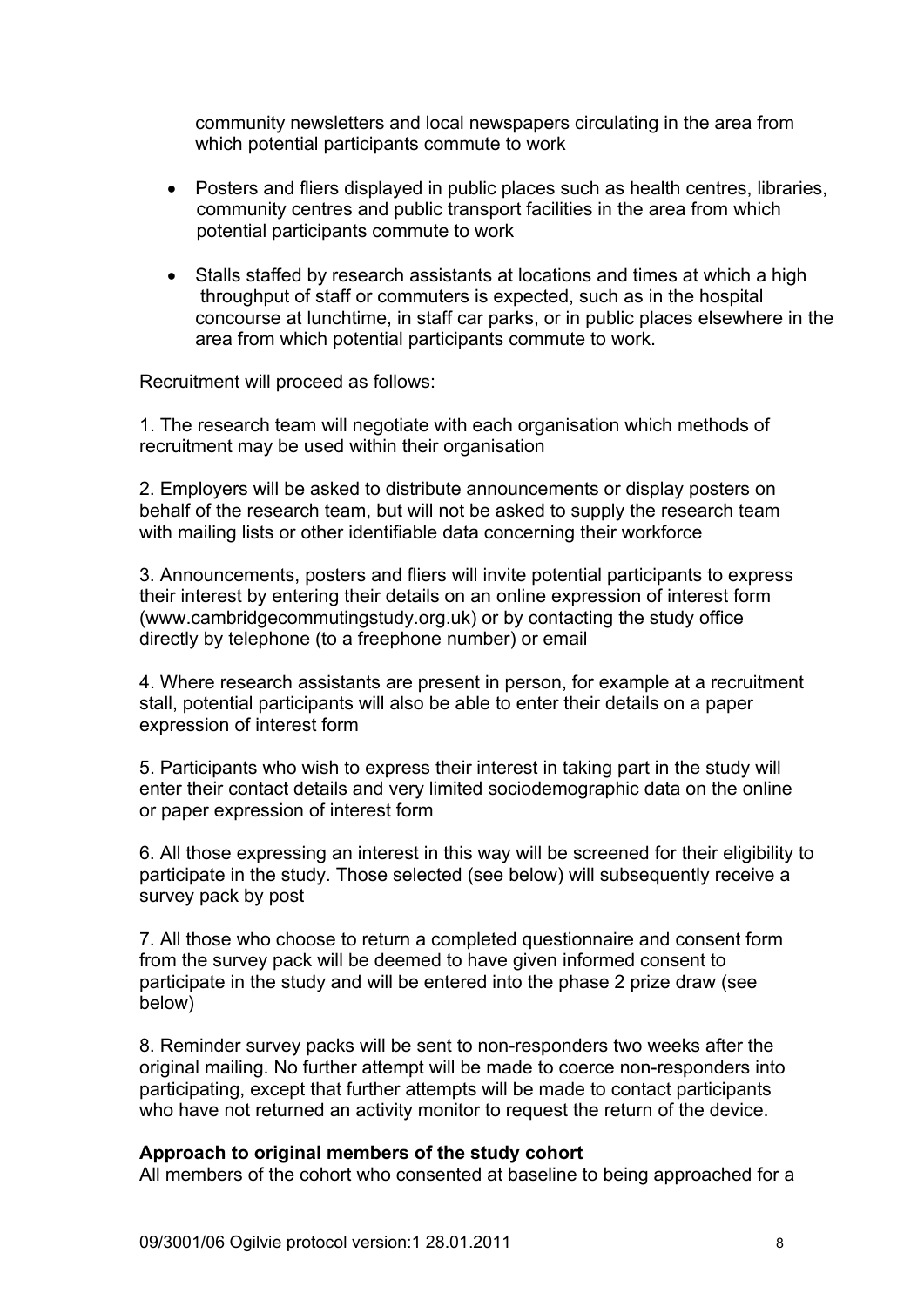follow-up study will be invited to take part in phase 2 as detailed below. Those who agree will be entered into the phase 2 prize draw to win one of eight £50 gift vouchers, which we regard as an appropriate response to the well documented decline in response rates to questionnaire surveys in health research.

#### **Allocation of participants to intervention and control groups**

Members of the cohort have been allocated to 'intervention' and 'control' groups after recruitment on the basis of their home postcodes. A similar procedure will be applied to newly recruited members of the cohort in phase 2. As described in the phase 1 protocol, an intervention area has been defined comprising a set of unit postcodes that fall within, or encroach upon, either (a) a 600 metre network distance buffer around the stops along the urban sections of the route or (b) a larger polygon encompassing the towns and villages along the rural sections of the route. Participants whose home postcode lies within this area constitute the intervention group, and those whose home postcode lies outside it constitute the control group. However, as described in the phase 1 protocol, the influence of the guided busway will not, in practice, be limited by any arbitrarily-selected distance buffer. The assumptions implicit in defining the boundaries of the intervention and control areas will subsequently be tested by:

- Comparing the results of two alternative approaches to analysis: one in which exposure to the intervention is defined *a priori* in terms of place of residence (as above), the other in which exposure to the intervention is defined *post hoc* in terms of actual reported use of the guided busway. This comparison would be somewhat similar to that between an intention-to-treat analysis and a per-protocol analysis in a clinical trial
- Entering the network distance from home to the nearest guided busway stop or access point as a covariate in analysis of the effect of the intervention on travel behaviour.

Both approaches may be viewed as a form of sensitivity analysis of the effects of the decisions made in defining the intervention and control areas, and may reveal unexpected findings about the distances participants are prepared to walk, cycle or drive to gain access to the guided busway.

### *c. Data collection*

Phase 2 data collection will comprise three elements already used in phase 1 (questionnaire survey, basic activity monitoring and semi-structured interviews) and two new elements (household travel diaries and enhanced activity monitoring).

### **Questionnaire survey**

Core questionnaire data will be collected from each participant using a written questionnaire distributed by post to the participant's home or work address (whichever they have chosen to supply for study correspondence) and returned by reply-paid envelope, except that if a participant chooses to opt in to the enhanced activity monitoring study (see below), they will receive their questionnaire as part of a package given to them in person by a research assistant.

The questionnaire will be very similar to that issued in phase 1, being based on the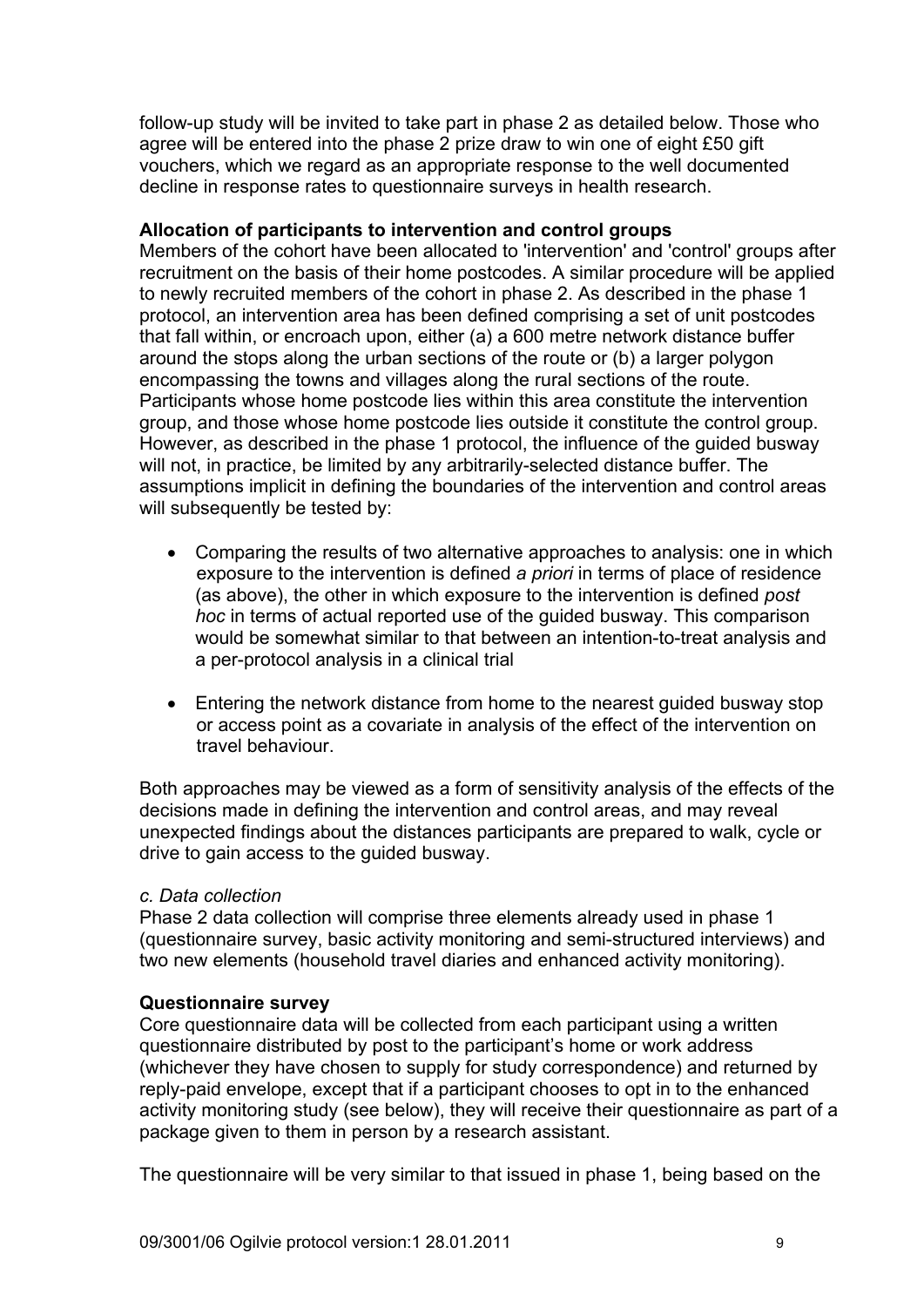Recent Physical Activity Questionnaire (RPAQ) extended with additional elements as detailed below.

RPAQ has recently been selected as the preferred instrument for assessing selfreported physical activity in the enhanced component of the UK Biobank study (www.ukbiobank.ac.uk). It was developed at the MRC Epidemiology Unit and is designed to ascertain self-reported physical activity in the past four weeks in three sections: (a) physical activity at home, (b) physical activity on the journey to work and at work, and (c) recreational activity, from which physical activity energy expenditure (PAEE) and total energy expenditure (TEE) are estimated using an established algorithm. RPAQ is closely based on the previously-validated EPAQ2 questionnaire[21] developed for the EPIC-Norfolk cohort study and subsequently also used in intervention studies such as the ProActive trial,[22] but takes the past four weeks rather than the past year as its reference period. A validation study of RPAQ using healthy Cambridge volunteers aged 21–55 has shown the estimated PAEE to have relatively strong criterion validity (r=0.43) against PAEE objectively assessed using the doubly labelled water technique.[23]

The questionnaire will also include:

1. An instrument to ascertain the use of different modes of transport on the journey to and from work on each of the last seven days, closely based on a travel diary used (and shown to have acceptable test-retest reliability in terms of travel mode choice) in a previous study of active commuting on a university campus[24]

2. An instrument to ascertain all journeys undertaken on the previous day, the purpose of each journey and the time spent using each mode of transport, previously used in the M74 study in Glasgow[25] and adapted and simplified from the travel diary used in the UK National Travel Survey[26]

3. Items to ascertain the perceived characteristics of the travel environment en route to work previously used (and shown to have acceptable test-retest reliability) in the M74 study in Glasgow[25, 27]

4. Items to measure mediators of changing travel mode choices predicted by the Theory of Planned Behaviour, previously used in a public transport intervention study[28]

5. The Self-Report Index of Habit Strength applied to car use[29]

6. A new set of items on awareness, perceptions and use of the Cambridgeshire Guided Busway adapted from those used in the National Statistics Omnibus Survey

7. A new set of items on road accidents in the past three years adapted from those used in the National Travel Survey and the Scottish Household Survey

8. A single item on self-reported sickness absence in the past year, responses to which have been shown to be strongly correlated with sickness absence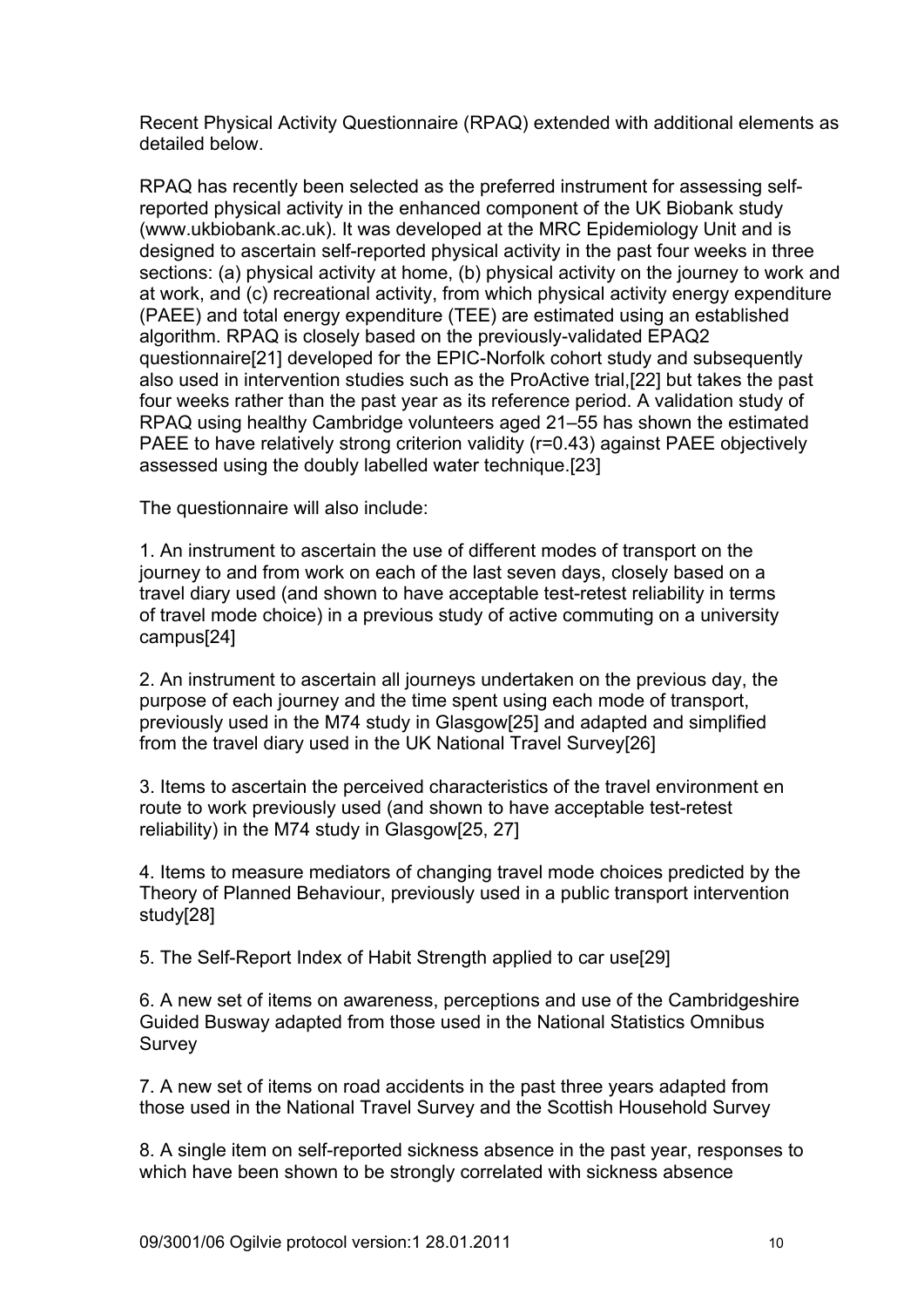objectively verified from employment records in the Whitehall study, and to have as strong an association with other measures of health as objectively verified sickness absence[30]

9. The SF-8 questionnaire for assessing general physical and mental health (adapted from, calibrated to and validated against the longer and widely-used SF-36 scale)[31, 32]

10. Standard items on selected other characteristics of participants and their households, including access to cars and bicycles, possession of a driving licence, presence of long-term limiting illness or disability, difficulty walking and self-reported height and weight, all taken or adapted from the census or established national population surveys and, in most cases, previously used in the M74 study.[25]

For existing members of the study cohort, survey packs will be posted to participants on a date in 2010 as close as possible to the date in 2009 on which they completed their baseline survey to minimise the influence of seasonal variation in travel behaviour and physical activity. Participants were advised of the intention to approach them again for these follow-up surveys in the participant information leaflet for the phase 1 study and only those who have explicitly consented to being approached again in this way will receive a follow-up questionnaire.

### **Household travel diaries**

Existing members of the study cohort will also be given the opportunity to opt in to completing a household travel diary along with their core questionnaire survey. This will be included in the survey pack posted to all participants who indicate their willingness to receive this, except that if a participant chooses to opt in to the enhanced activity monitoring study (see below), they will receive their household travel diary as part of a package given to them in person by a research assistant.

The purpose of collecting household travel diary data is:

To explore the inter-relationships of travel behaviour within households, such

- as the influence of the need to take children to school on the way to work, or the additional opportunity for car use by other members of the household created by a commuter's decision to cycle to work and leave the car at home
- To provide more extensive travel data from which to estimate the effects of any changes in travel behaviour on overall household travel-related carbon emissions
- To provide a seven-day travel diary for the index case (main participant) in each household for comparison with contemporaneous objective measurements where these are collected (see below).

Participants (target n~400, 200 from the intervention group and 200 from the control group) will be invited to complete a seven-day household travel diary based closely on that used in the National Travel Survey[26] in addition to the core questionnaire survey. The index case (main participant) in each household will be asked to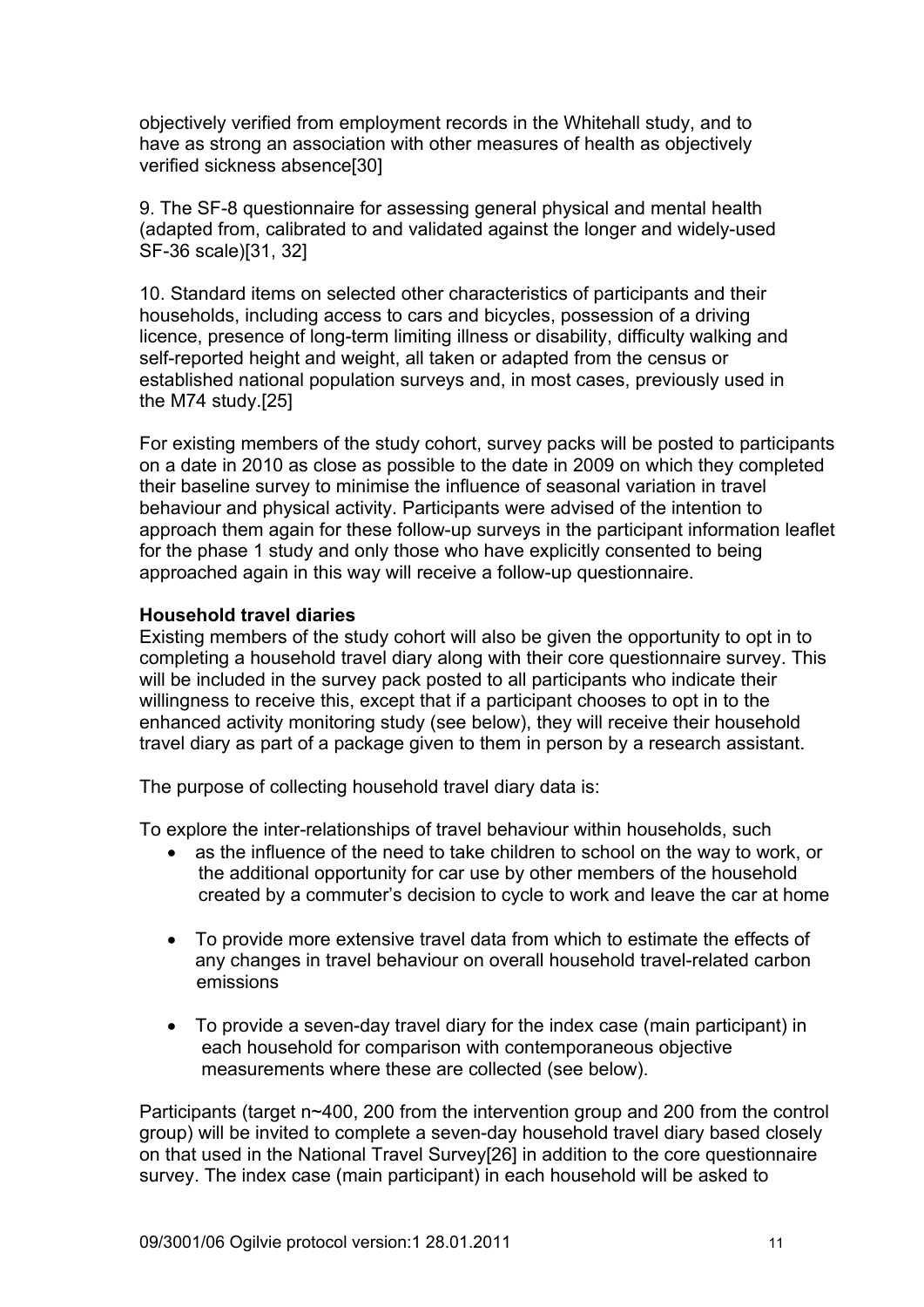complete the diary day by day during the seven day monitoring period with or on behalf of all members of the household. The identify of these other members of the household will not be ascertained and they will not be participants in the study as such; the study participant will report all household travel on behalf of the rest of the household.

### **Basic activity monitoring**

Participants who completed optional basic activity monitoring in phase 1 will receive with their follow-up questionnaire an Actigraph activity monitor and an instruction and log sheet similar to those already used in phase 1, except that if a participant chooses to opt in to the enhanced activity monitoring study using an Actiheart activity monitor (see below), that will replace the Actigraph activity monitoring they would otherwise have been asked to undertake and they will not be asked to do both. Participants were advised of the intention to approach them again in this way in the participant information leaflet for the phase 1 study, and only those who have explicitly consented to being approached again in this way will receive a follow-up activity monitor. The Actigraph is a small, lightweight accelerometer that provides detailed information about the intensity, frequency and duration of physical activity and has been extensively validated in both laboratory and free-living conditions.[33] Participants will be asked to wear their monitor on an elastic waistband on the right hip during waking hours for seven days, removing it only for bathing, showering and swimming, and recording on the log sheet the times at which the monitor was removed and reattached and the reasons for removal. Participants will be asked to return their monitor at the end of the seven day period either by special delivery in a reply-paid padded envelope or by hand to the MRC Epidemiology Unit. Participants will be free to choose not to repeat basic activity monitoring at follow-up, in which case they will be asked to complete the questionnaire and to return their activity monitor unused.

Newly recruited participants in phase 2 who indicate their willingness in principle to take part in basic activity monitoring will receive a similar survey pack, except that if the number of willing volunteers should exceed the number of available monitors, the monitors will be issued to a random sample of willing participants and the remainder will receive only a questionnaire.

### **Enhanced activity monitoring**

Prior to the start of phase 2 data collection, participants who completed optional basic activity monitoring in phase 1 will be invited to take part in an optional enhanced activity monitoring study to replace the basic activity monitoring they would otherwise have been asked to repeat in phase 2. Participants were advised of the intention to approach them again in this way in the participant information leaflet for the phase 1 study, and only those who have explicitly consented to being approached again in this way will receive such an invitation.

Participants will be invited to take part in two simultaneous forms of enhanced activity monitoring over a seven day period. These will provide for more detailed characterisation of differences both within and between the intervention and control groups after adjustment for baseline covariates. Participants will be free to opt out of either of these elements or to decline altogether. Those who accept the invitation to take part in one or both elements of the enhanced activity monitoring study will be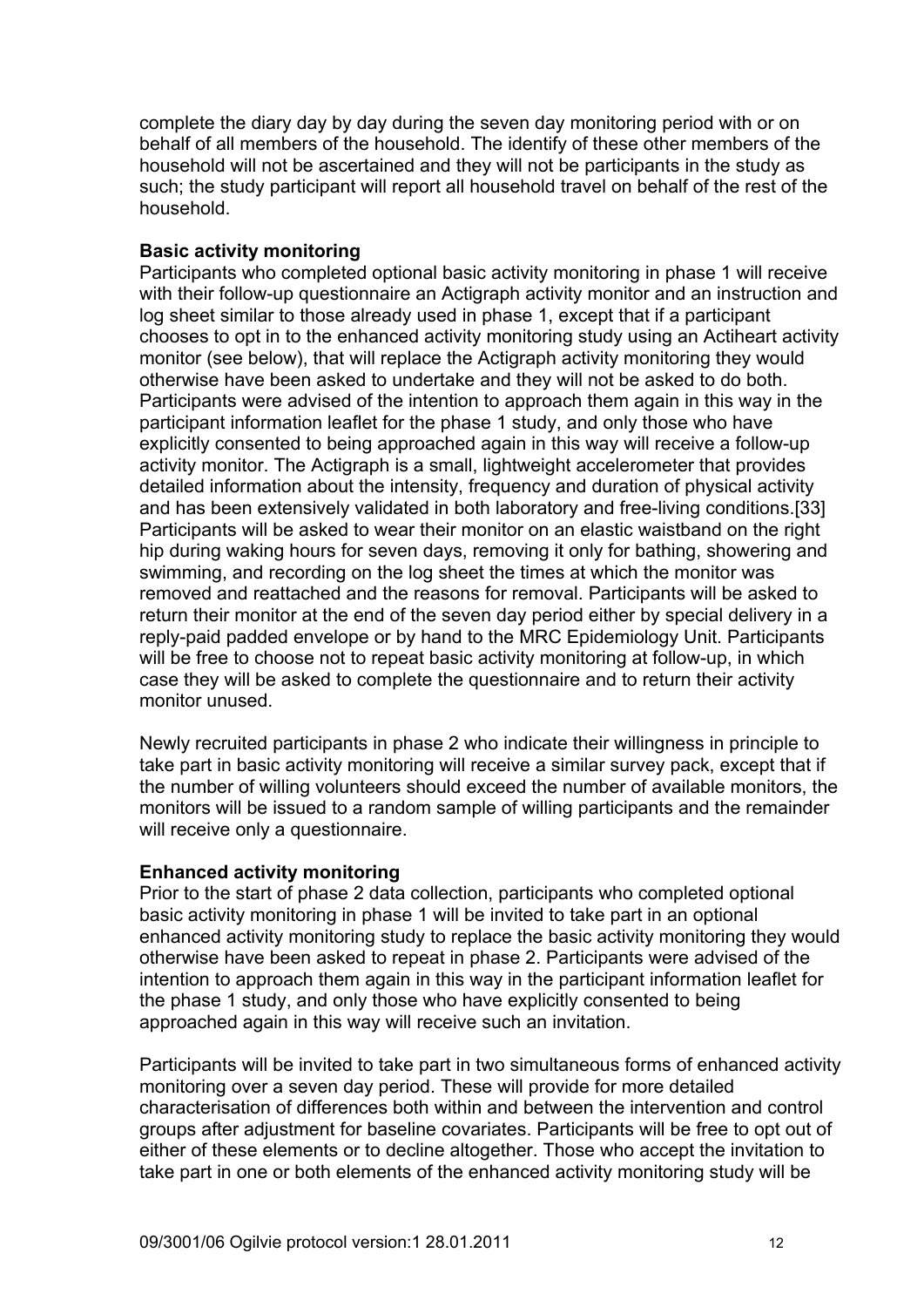invited to attend a short meeting with a research assistant at the MRC Epidemiology Unit, at the Unit's outstation at the Princess of Wales Hospital in Ely, or at another convenient location such as the participant's workplace. At this meeting, the research assistant will briefly explain and demonstrate the use of the relevant monitoring tools following a standard operating procedure (SOP), answer any questions, supply the participant with the appropriate devices and questionnaires, and agree the most appropriate method for these to be returned (by hand to the MRC Epidemiology Unit, by post using a reply-paid special delivery envelope, or by a research assistant collecting them from the participant's home or workplace).

The two devices to be used in the enhanced activity monitoring study are as follows:

- Actiheart combined heart rate and movement sensors
- Global positioning system (GPS) monitors.

The purpose of collecting Actiheart and GPS data, both separately and in combination, is to maximise the precision of measurement of travel behaviour and physical activity energy expenditure (PAEE) in a subgroup of participants, thereby providing robust objectively-measured data from which to:

- Determine the (combinations of) travel modes used by participants
- Estimate the PAEE involved in using different (combinations of) modes of transport
- Test the hypothesis of activity substitution between domains (e.g. that an increase in active travel may be compensated for by a decrease in leisuretime physical activity)
- Estimate the contribution of active travel to overall PAEE and thereby estimate the effect of the guided busway on overall PAEE
- Identify the physical characteristics of the routes used by participants to travel to and from work and thereby examine associations between route characteristics and travel mode choice
- Establish the criterion validity of alternative methods of ascertaining active travel. Some participants (target minimum n~30, 15 from the intervention group and 15 from the control group) will complete household travel diaries and both elements of the enhanced activity monitoring study. Data from this overlap group will enable us to validate the estimates of active travel obtained using questionnaires, travel diaries and accelerometers against the criterion of active travel ascertained from combined Actiheart and GPS data. The purpose will be to inform the optimal choice of measurement instruments for future intervention studies of this kind, which necessarily involves a trade-off between the validity, feasibility, acceptability and cost of the various instruments available ranging from questionnaires (relatively cheap and acceptable to participants, but of uncertain validity) to combined heart rate and movement sensors (relatively expensive and somewhat less convenient for participants).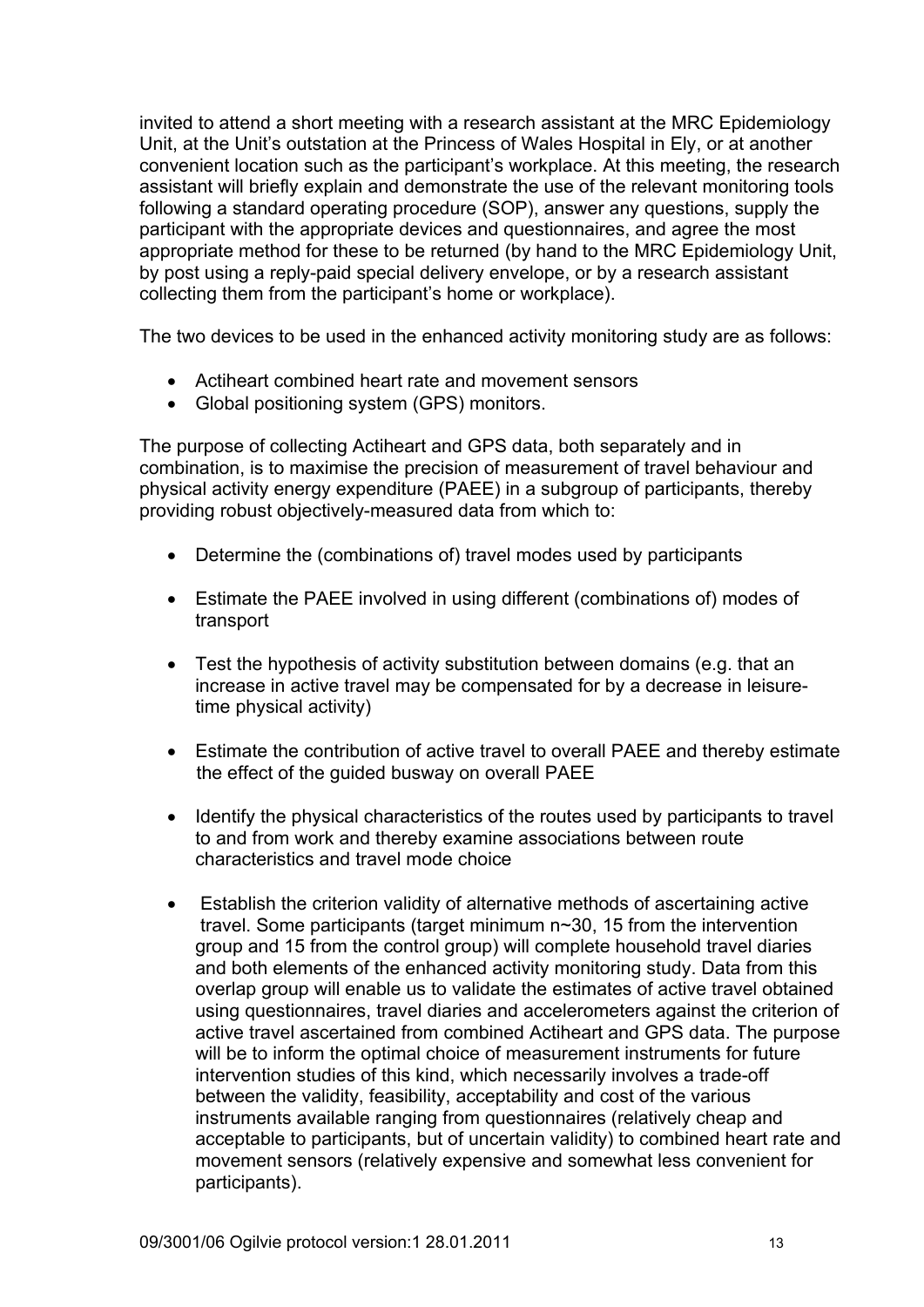**Actiheart combined heart rate and movement sensors.** The Actiheart is a lightweight waterproof combined heart rate and movement sensor that clips onto two standard electrocardiogram (ECG) electrodes on the chest and measures acceleration, heart rate, heart rate variability and ECG amplitude. It has been shown to be a reliable and valid tool for measuring both acceleration and heart rate and therefore offers a more accurate assessment of physical activity energy expenditure (PAEE) than accelerometry alone, particularly for activities such as cycling which are not optimally ascertained using hip-worn accelerometers.[34] It has been successfully used in previous free-living population studies,[35] for which individual calibration is not required since a simple calibration protocol based on sleeping heart rate and gender has been shown to be adequate for free-living studies.[36]. Participants (target n~200, 100 from the intervention group and 100 from the control group) will be asked to wear an Actiheart monitor for seven days. The accelerometer component of the Actiheart will provide the equivalent of the phase 2 basic activity monitoring (Actigraph) data for these participants.[34] About 10% of Actiheart users may experience a minor skin rash associated with the chest electrode. Participants will be informed of this risk in the participant information sheet and at the time of their meeting with the research assistant, and will be asked to contact the study office by telephone or email should they experience any adverse effects while using the device.

**Global positioning system (GPS) monitors.** GPS monitors are used to record the spatial coordinates (i.e. latitude and longitude) of participants at ten-second intervals. The Garmin Forerunner 205 is similar to a large wristwatch, has a battery life of 10- 13 hours in normal use, can store up to 4 days' worth of data in onboard memory, and does not suffer from the loss of satellite signal when in a vehicle, close to high buildings, or under tree canopy that affect some alternative GPS monitors. Participants (target n~200, 100 from the intervention group and 100 from the control group) will be asked to wear a GPS monitor during waking hours for the first four days of their enhanced activity monitoring period, switching it off at all other times and recharging the batteries overnight. This is a simple procedure with which participants in our previous research studies have shown a high degree of compliance.[35] GPS monitor technology is continually improving, and if a new model should become available before the start of phase 2 data collection that offers greater memory, convenience for participants or both (e.g. by allowing data collection to extend over seven days, or by reducing or eliminating the need for overnight recharging) we will consider substituting the new model for the Garmin Forerunner 205 (subject to verification of the quality of the data recorded by the new model) and will update the participant information sheet and instruction sheet accordingly.

#### **Semi-structured interviews**

Participants who completed a semi-structured interview at baseline will be invited to take part in a follow-up interview during 2010. Participants were advised of the intention to approach them again in this way in the participant information leaflet for the phase 1 study and only those who have explicitly consented to being approached again in this way will be invited to take part in a follow-up interview.

Following preliminary analysis of the baseline quantitative survey data, the existing pool of interview participants (those who took part at baseline) will be expanded by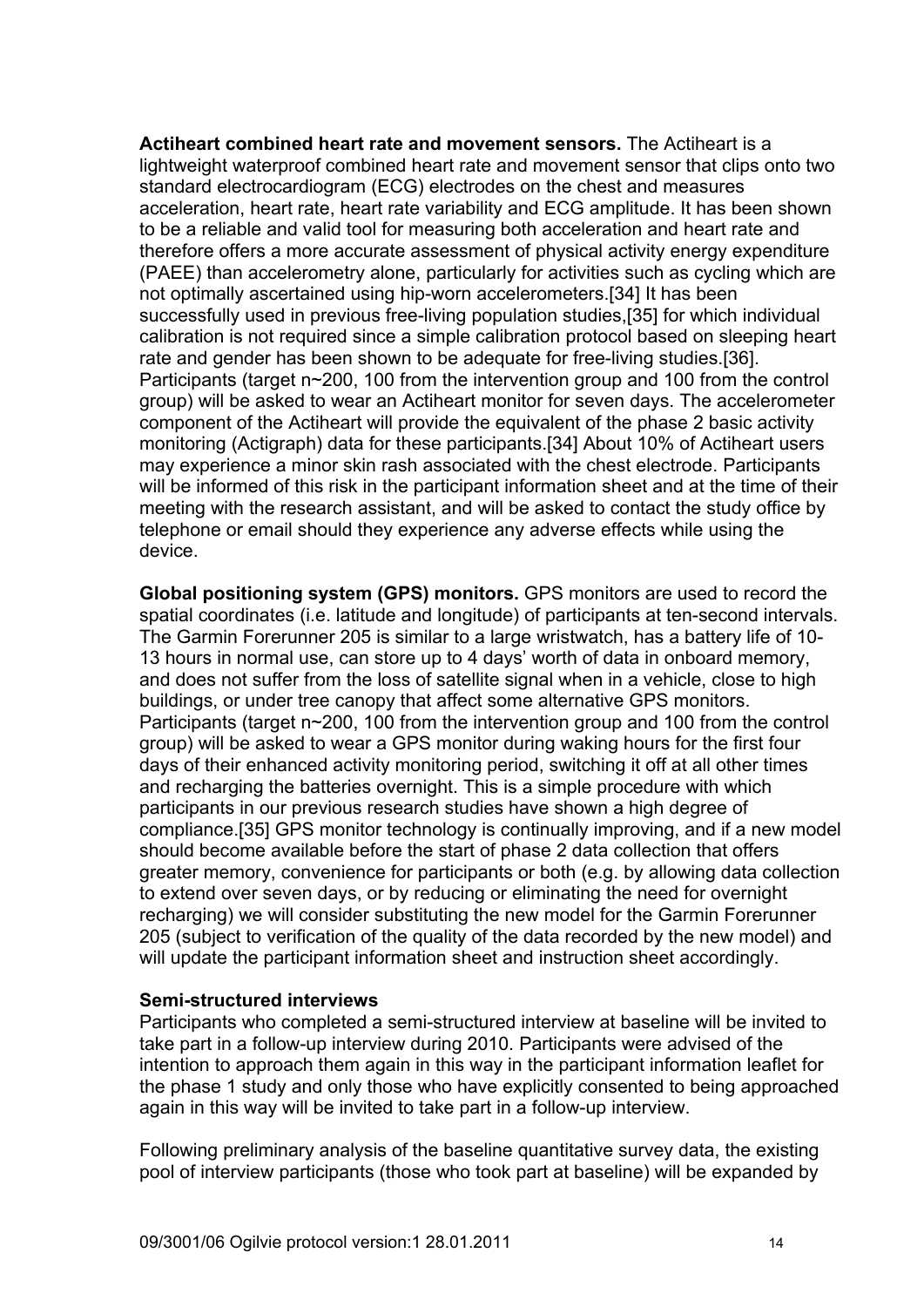inviting selected additional members of the overall study cohort (including those newly recruited in phase 2) to take part in a follow-up interview. The objective will be to gradually assemble an overall interview sample to include a mixture of men and women, different age groups, people living in different types of household (e.g. singles, couples, families), people living and working in different areas, and people using different modes of transport at baseline. A final sample of between 40 and 60 participants is envisaged, the intention being to continue sampling until saturation appears to have been reached with respect to the main research themes (in other words, a point has been reached at which key themes are being repeated in subsequent interviews and no new themes are being generated, suggesting that interviewing more participants would add little value to the data already collected).

Interviews will be conducted one-to-one in participants' homes, workplaces or other convenient locations at the participants' choice. Each interview will last for approximately 30 minutes (but may last for up to 60 minutes with the participant's agreement) and will be semi-structured using a flexibly-applied topic guide. Each interview will begin with a brief review of the notes of the participant's baseline interview (for those who took part at baseline) followed by an identification of the origin and destination of the participant's usual commuting journey, the usual route followed and the (combination of) mode(s) of transport usually used, and whether these have changed since the previous year. The researcher will then explore the reasons for these choices, the availability of alternatives, what factors influence the choice between these options, and whether these factors have changed since the previous year. The researcher will also elicit variations on the typical journey and reasons for those variations, such as the need to accommodate shift working patterns or transport children. Finally, the researcher will explore whether participants have any expectation or intention of changing their travel mode choices, the barriers to and facilitators of making such changes, and their views as to why other people may have made other choices. Each interview will be recorded using a digital voice recorder and subsequently transcribed. Field notes will also be written by the researcher during or immediately after each interview.

#### **Sample size estimation**

The sample size estimation for the overall study was given and justified in the phase 1 protocol. Briefly, an achieved overall sample size of 788 at follow−up (788 in total) is estimated to have 80% power to detect a realistic effect of the intervention in terms of a mean increase in active commuting time of 2 min/day, corresponding to an effect size (standardised mean difference or *d*) between the intervention and control groups of 0.20 using a two−sample t−test (alpha = 0.05, two−sided). With 1115 completed baseline responses already received, the study is therefore sufficiently powered according to the original sample size estimation. The aim of the new elements introduced in phase 2 (household travel diaries and enhanced activity monitoring) is to optimise the precision of measurement in as many members of the study cohort as possible. We will therefore enrol as many participants in these sub-studies as are willing to take part, subject to the limitations imposed by the number of measurement devices available for use in a given week of data collection. Should the number of willing participants exceed the number of available devices in a given week, we will issue devices to a subset of willing participants selected at random.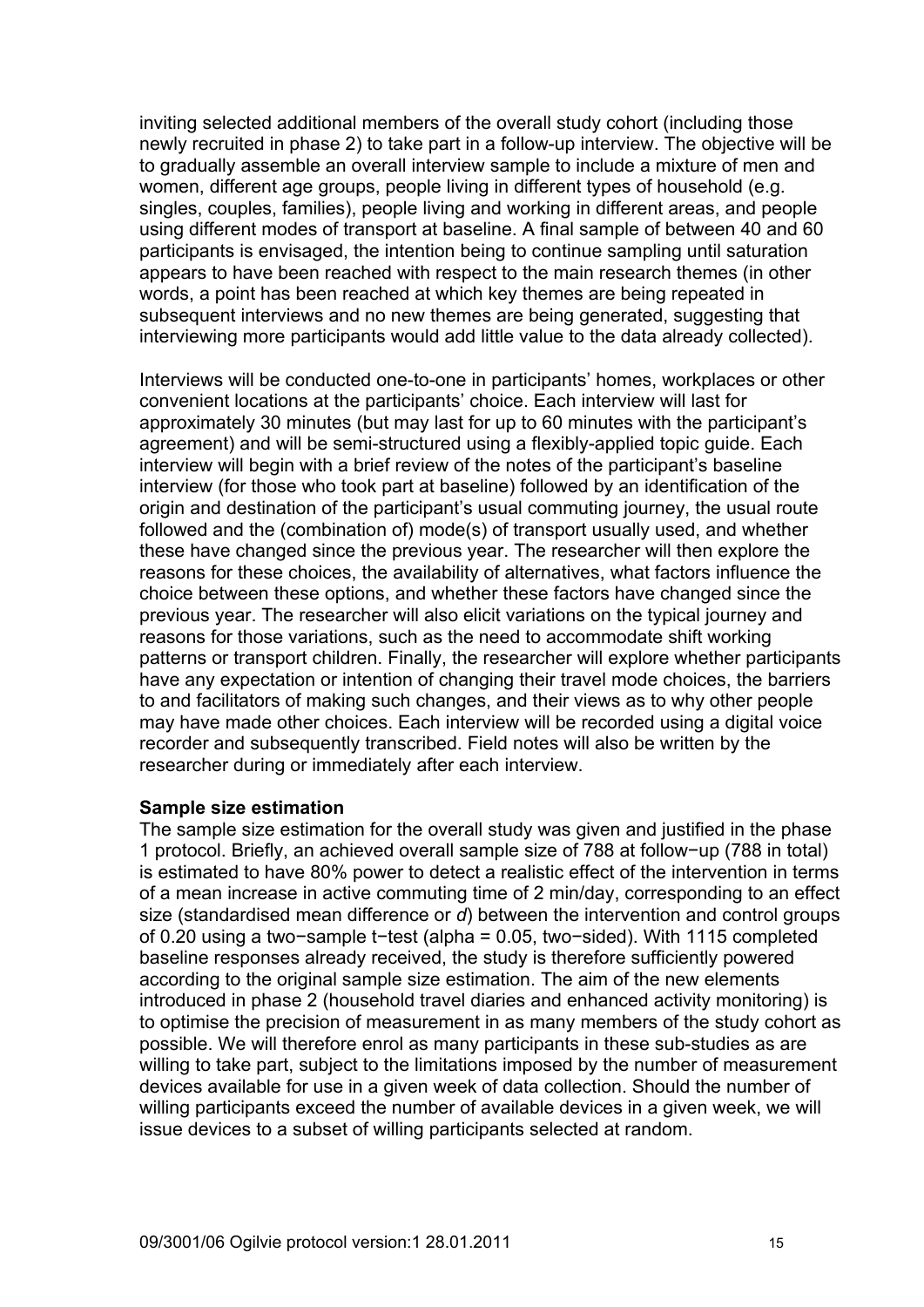#### *d. Data analysis* **Quantitative analysis**  *Pre-coding, data entry and data cleaning*

Free text data on the purposes, origins and destinations of journeys entered in the core questionnaire and the household travel diaries will be coded to pre-specified categories developed for a previous study[25] and based on those used in the analysis of the Scottish Household Survey travel diary[37] and the National Travel Survey.[26]

Questionnaires and household travel diaries will be sent by courier to a specialist company for double-entry data entry.

The dataset returned from the data entry company will be checked and cleaned using a combination of range and consistency checks and the data cleaning algorithms already established in the MRC Epidemiology Unit for RPAQ data and the baseline questionnaire survey. Actigraph, Actiheart and GPS data will be checked and cleaned using a combination of range and consistency checks and the bespoke data cleaning algorithms and software already developed by the MRC Epidemiology Unit and the University of East Anglia for these instruments.

#### *Computation of derived variables*

The following key derived variables will be computed:

- Time spent using each mode of transport for travel in general and for the journey to and from work in particular (min/day, min/wk)
- Estimated overall physical activity energy expenditure (PAEE) using the established RPAQ algorithm
- Body mass index
- SF-8 physical and mental health summary scores using the methods described in the SF-8 manual
- For those participants who have completed activity monitoring, mean daily activity counts per minute (cpm) and time spent in moderate-tovigorous-intensity physical activity (MVPA) (>2000 cpm) (min/day).

Network distances will be computed from the centroid of the unit postcode for each participant's home address to their nearest bus stop, nearest bus stop on the guided busway, and workplace in a geographical information system (GIS) using Ordnance Survey datasets for the road network and datasets for the nodes and vectors of public transport infrastructure supplied by Cambridgeshire County Council.

The distributions of the raw and derived variables will be summarised using frequency tables or bar charts for categorical variables and histograms, means and standard deviations or medians and interquartile ranges as appropriate for continuous variables.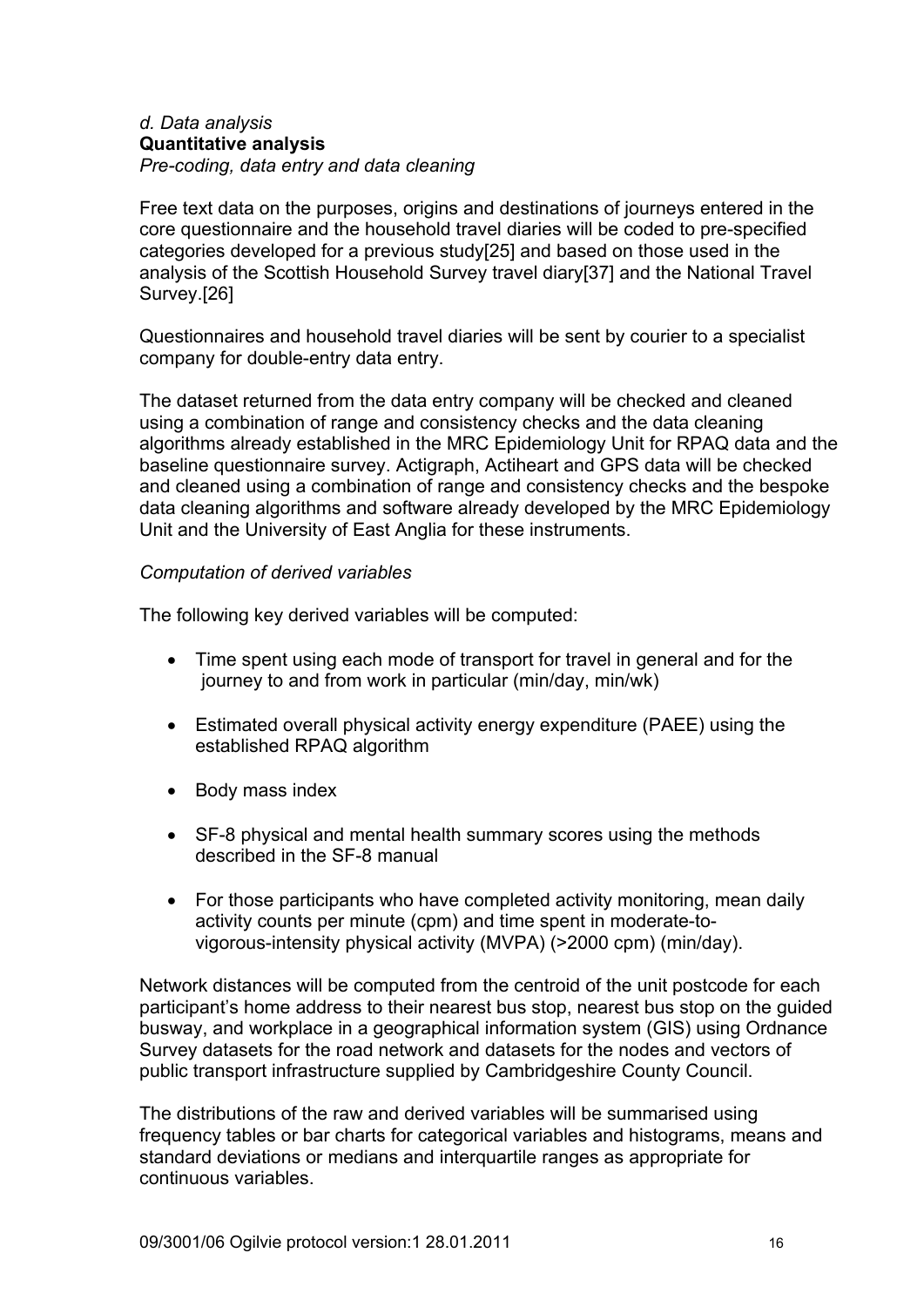#### *Outcome measures*

The primary outcome measure will be the net increase in daily active commuting time (min/day) after one year, net change being defined as the average within-subject change in a given outcome measure in the intervention group minus the average within-subject change in the control group after adjustment for baseline covariates.

The secondary outcome measures will be:

1. Net increase in total active travel time (min/day)

2. Net increase in overall physical activity expenditure estimated from self-reported data (MET-hours/week based on RPAQ data)

3. Net increase in overall physical activity estimated from objective measurement (mean counts/min, and min/week spent in moderate-to-vigorous-intensity physical activity, both based on Actigraph data)

4. Net increase in wellbeing (changes in SF-8 physical and mental health summary scores)

5. Net reduction in self-reported sickness absence after (days/year).

#### *Main analyses*

The main longitudinal analyses will therefore comprise:

- Multivariate regression analysis of the effect of exposure to the intervention (i.e. access to the new transport infrastructure) on changes in travel behaviour (both to and from work, and overall) after adjustment for demographic, socioeconomic, geographical, psychosocial and health correlates of travel behaviour at baseline
- Stratified outcome analyses to examine how the effect of exposure to the intervention varies according to demographic and socioeconomic status and baseline level of physical activity
- Multivariate regression analysis of the relationship between changes in travel behaviour and changes in overall physical activity, body mass index, wellbeing and sickness absence.

*Where outcome variables prove to be highly skewed or otherwise unsuitable for multivariate linear regression, they will be dichotomised and modelled using multivariate logistic regression.* 

Household travel diary data will be examined to explore relationships between the travel of household members using multivariate regression analysis.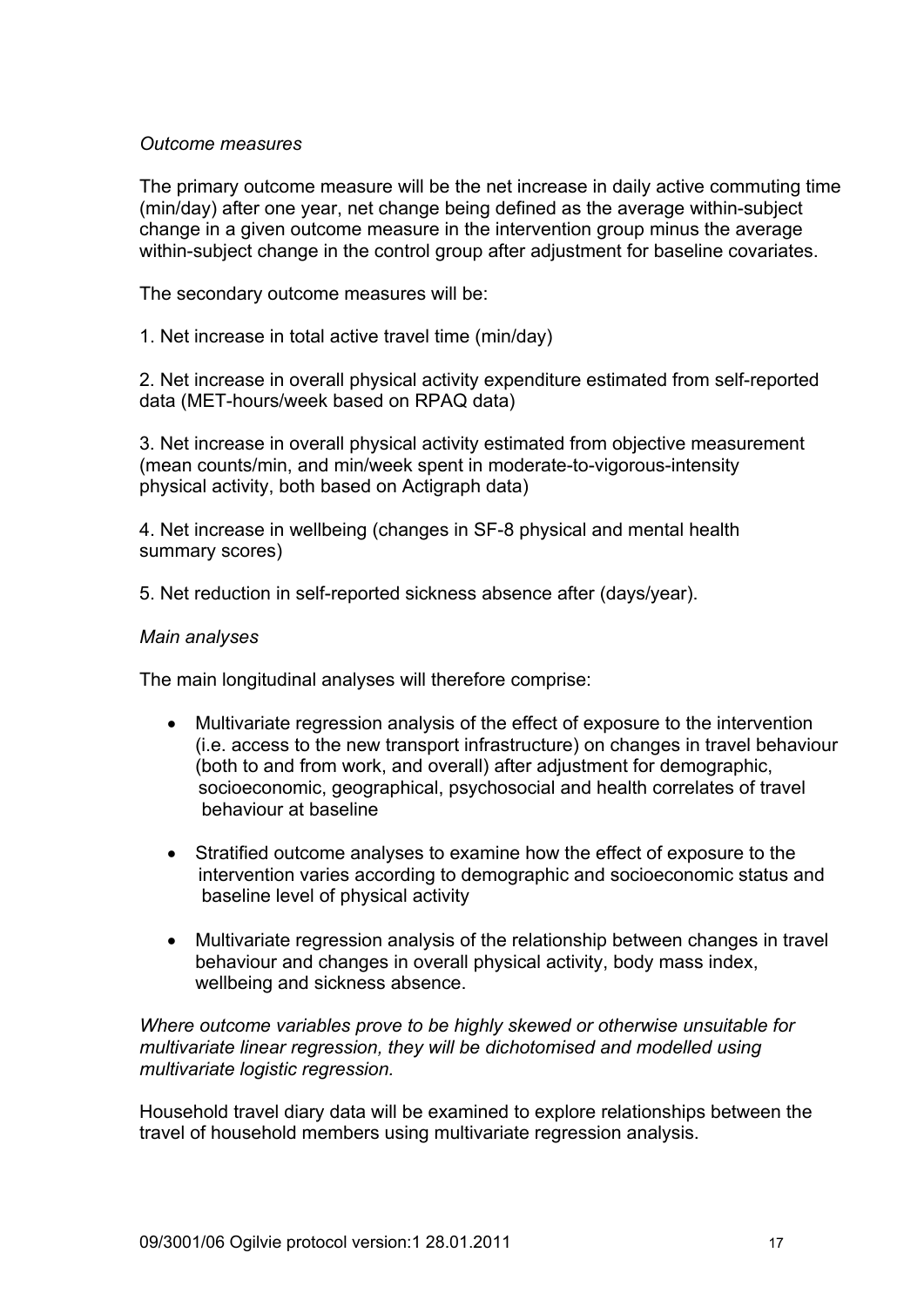### *Analysis of enhanced activity monitoring data*

Actiheart data will be used to calculate PAEE, merged with GPS data and imported into the ArcGIS geographical information system (GIS). GPS time and positional data will be used to identify journey start and finish times, estimate velocities and predict the travel mode(s) used on journeys using a published protocol,[38] validated against the heart rate data obtained using Actiheart, and used to estimate the proportion of PAEE attributable to commuting. Adjacent GPS data points will be joined so that routes are depicted as linear features whose surroundings can be characterised using a range of indicators such as predominant land use type and 'greenness' based on detailed land use maps using a protocol developed previously.[39] These indicators will be compared with the travel mode(s) used by participants to examine associations between route characteristics and travel behaviour.

### *Estimation of carbon emissions*

Baseline carbon footprints (kg or tonnes CO2/person/day) will be calculated from phase 1 survey data based on the distance, frequency and urban/rural character of commuting journeys computed using the GIS along with data on travel mode choice, car fuel type and engine size, and will be recalculated from follow-up survey data in phase 2 to quantify the overall impact of the intervention on carbon emissions attributable to travel. Household travel diary data will also be used to examine in more detail the wider knock-on effects on carbon emissions attributable to travel by other household members. These specialist analyses will be commissioned from the Carbon Reduction Project (CReD) in the Low Carbon Innovation Centre, a specialist unit within the School of Environmental Sciences at UEA.

# **Qualitative analysis**

The transcripts will be checked against the audio recordings. An iterative process of content analysis will then be used to code segments of transcripts, extract related segments, identify and group themes, and identify patterns and negative cases using the method of constant comparison. Higher-order themes will mostly be derived from the topic guide, whereas the lower-order themes are likely to emerge from the data elicited in the interviews. After an initial batch of interviews, an interim descriptive account based on the content analysis described above will be discussed with the research team in order to validate emerging findings and review the recruitment strategy and topic guide before continuing with further recruitment, interviews and analysis. The identification of themes, patterns and negative cases will be validated by one other member of the study steering group reading all the transcripts to verify and, if necessary, challenge and refine the coding and analytical decisions taken.

# **4. Outputs and translation**

The research findings will be presented at national and international scientific and professional meetings across the public health and transport spectrum and published in high-quality journals in both scientific disciplines. The applicants have a track record of successfully disseminating the results of previous research in this field through all of these routes, including papers presented at the World Health Organization Healthy Cities Conference (2003), the European Transport Conference (2003, 2004, 2006), the UK Public Health Forum (2005), the International Society for Behavioral Nutrition and Physical Activity (2006), the Campbell Collaboration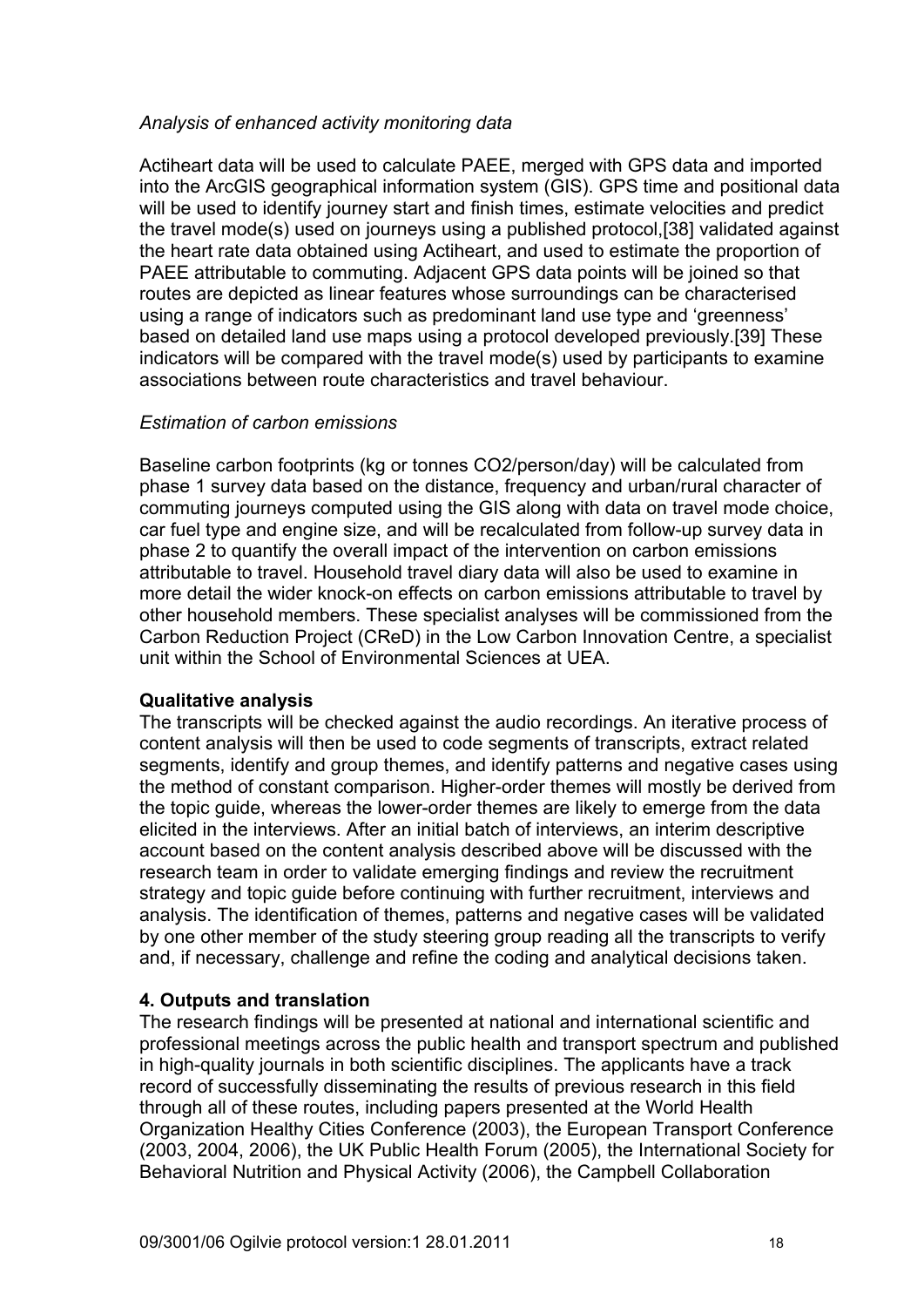Colloquium (2007), the World Conference on Transport Research (2007) and the International Conference on Physical Activity and Public Health (2008), and papers in such journals as Transport Policy (2003), the British Medical Journal (2004, 2007), Transportation Research Part A (2005), the American Journal of Preventive Medicine (2006) and the International Journal of Behavioral Nutrition and Physical Activity  $(2008 \times 3)$ .

The study will also provide an excellent opportunity to address the intersectoral translational aspirations of CEDAR and the MRC Population Health Sciences Research Network (of which the MRC Epidemiology Unit is a member) and the 'applied public health research' remit of the NIHR.

At local and regional level, this will be achieved through a stakeholder forum (see below) for disseminating and discussing emerging research findings with government, health service, local authority, employer and other stakeholders. The findings will be of particular importance to the East of England because this region is the focus of substantial planned population growth and further major transport infrastructure projects are already planned or under consideration as part of initiatives such as the Cycling Towns programme, the Transport Innovation Fund, and the construction of new towns and urban extensions in the Cambridge subregion.

At national and international policy level, the study will contribute to the emerging field of quantifying the public health benefits (including the economic benefits) of investment in high-quality transport infrastructure, notably in terms of physical activity and carbon emissions, for which little convincing empirical evidence currently exists.

We intend to report the emerging findings in outline to our participants in an annual newsletter and to provide individualised physical activity feedback to those participants who have taken part in activity monitoring in the form of a simple summary of their activity data, such as a bar chart comparing their daily activity counts to the average for their age/sex group and to current public health recommendations.

### **5. Stakeholder Involvement**

The following stakeholders are already engaged in various ways in consulting on, supporting, facilitating, or providing advice about the study:

- Cambridgeshire County Council Director of planning and infrastructure; head of delivery, Cambridgeshire Guided Busway
- Cambridgeshire Horizons (an arm's length body responsible for the development of new communities on behalf of the local authorities) — Director for development
- NHS Cambridgeshire Director of public health
- Cambridge University Hospitals NHS Foundation Trust Director of planning; planning manager; consultant occupational physician; sustainability project manager and travel plan coordinator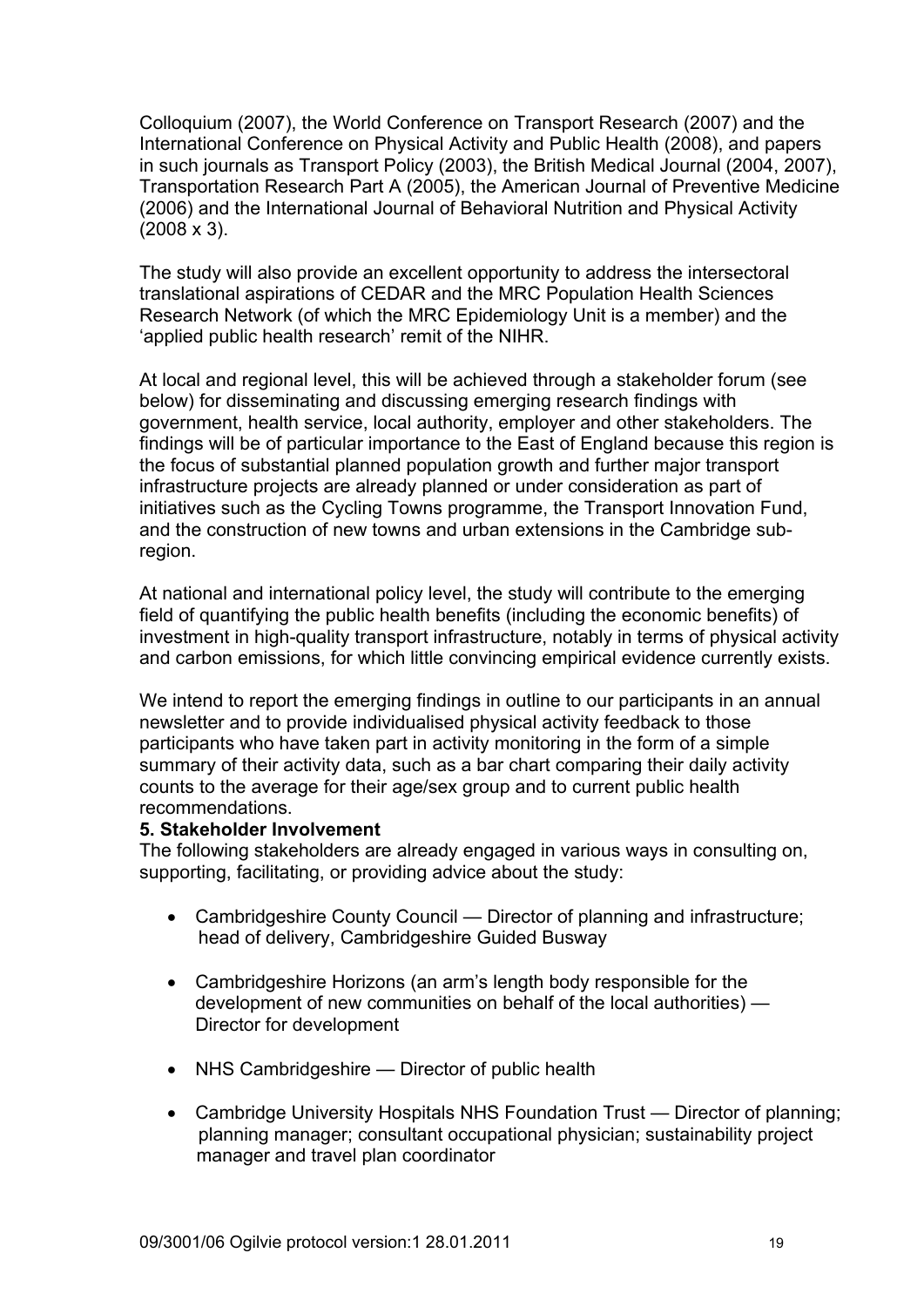- NHS Sustainable Development Unit Director
- Cambridgeshire Travel for Work Partnership Development manager
- Senior representatives of a variety of other local employers.

Further stakeholder involvement in the study is envisaged as follows:

1. The research team will liaise with the guided busway delivery team at Cambridgeshire County Council to ensure that routine traffic monitoring and public transport patronage data collected by the local authority are taken into account in the interpretation of the research findings

2. An annual stakeholder forum will be convened, its aims being (a) to share emerging research findings, (b) to provide advice on the interpretation and translation of those research findings, and (c) to identify and exploit opportunities for collaborative engagement with the media.

# **6. Project Management:**

## **Research governance**

The study will be sponsored by the MRC Epidemiology Unit, Cambridge and will be conducted and managed by that institution in collaboration with the co-investigators from the University of East Anglia (UEA) and University College London (UCL) under the terms of a formal collaboration agreement. The study will be directed by a scientific committee of the principal investigator and co-investigators that will meet quarterly, to which the academic collaborators will be invited as appropriate and to which the study coordinator and researchers will report; and will be managed in the MRC Epidemiology Unit by means of a monthly operational team meeting convened by the study coordinator and co-chaired by the study coordinator and the principal investigator. The study will be conducted in accordance with relevant current MRC policies and standard operating procedures including those pertaining to informed consent, indemnity, data protection and data storage. An independent study steering committee chaired by Professor Mark Petticrew, professor of public health evaluation at the London School of Hygiene and Tropical Medicine, will meet annually in Cambridge to oversee and advise on the conduct of the study.

#### **Indicative timetable Ethical approval**

An application for NHS research ethics committee (REC) approval for the phase 2 study will be submitted through the common Integrated Research Application System (IRAS) in November 2009.

# **NHS Research and Development (R&D) approval**

The R&D offices for the local acute hospital trust (Cambridge University Hospitals NHS Foundation Trust) and primary care trust (NHS Cambridgeshire) have both confirmed that their approval is not required for this study.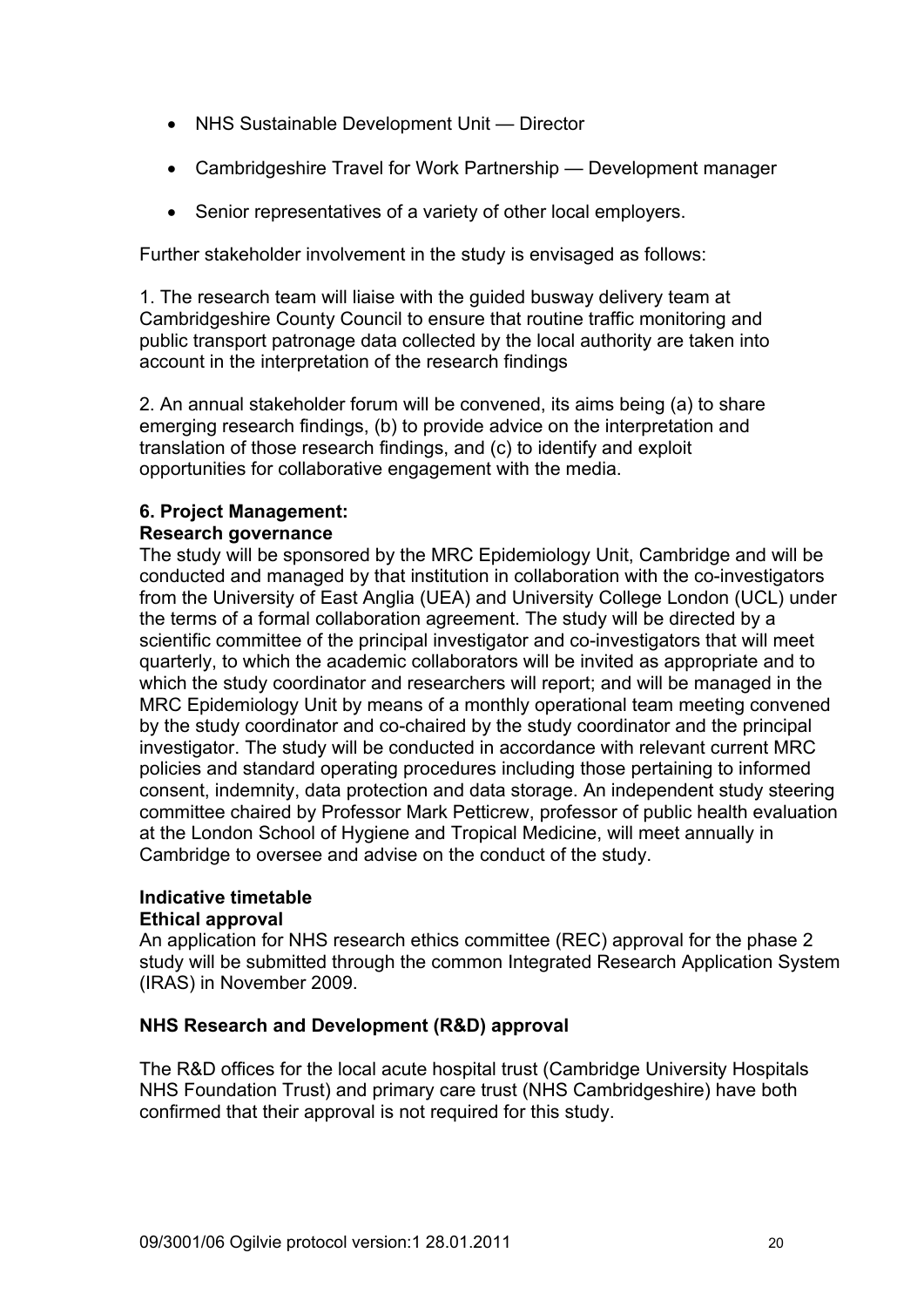# **Data collection**

Participants will receive preliminary information about phase 2 and invitations to take part from March 2010 onwards. Phase 2 data collection will begin in May 2010, exactly one year after the onset of phase 1 data collection, and will continue until around November 2010.

# **7. References:**

1. Chief Medical Officer. *At least five a week: evidence on the impact of physical activity and its relationship to health*. London: Department of Health, 2004.

2. Pate R, Pratt M, Blair S, Haskell W, Macera C, Bouchard C, et al. Physical activity and public health: a recommendation from the Centers for Disease Control and Prevention and the American College of Sports Medicine. *JAMA* 1995;273:402-407. 3. Sproston K, Primatesta P. *Health Survey for England 2003*. London: Stationery Office, 2004.

4. Bromley C, Sproston K, Shelton N. Adult physical activity. In: *The Scottish Health Survey 2003. Volume 2: adults*. Edinburgh: Scottish Executive Health Department, 2005.

5. Morris J. Exercise in the prevention of coronary heart disease: today's best buy in public health. *Med Sci Sports Exercise* 1994;26:807-814.

6. Department of Health. *Choosing health: making healthy choices easier*. London: Stationery Office, 2004.

7. Physical Activity Task Force. *Let's make Scotland more active: a strategy for physical activity*. Edinburgh: Scottish Executive, 2003.

8. Dora C. A different route to health: implications of transport policies. *BMJ*  1999;318:1686-1689.

9. Hillsdon M, Foster C, Thorogood M. Interventions for promoting physical activity. *The Cochrane Database of Systematic Reviews* 2007;Issue 2.

10. Owen N, Humpel N, Leslie E, Bauman A, Sallis J. Understanding environmental influences on walking: review and research agenda. *Am J Prev Med* 2004;27:67-76.

11. *Promoting and creating built or natural environments that encourage and support physical activity*. London: National Institute for Health and Clinical Excellence, 2008.

12. Petticrew M, Cummins S, Ferrell C, Findlay A, Higgins C, Hoy C, et al. Natural experiments: an underused tool for public health? *Public Health* 2005;119:751-757. 13. Cambridgeshire County Council. Addenbrooke's access road.

http://www.cambridgeshire.gov.uk/transport/projects/cambridge/addenbrookesaccess road (accessed 3 November 2008).

14. Villanueva K, Giles-Corti B, McCormack G. Achieving 10,000 steps: a comparison of public transport users and drivers in a University setting. *Prev Med*  2008;47:338-341.

15. Ogilvie D, Egan M, Hamilton V, Petticrew M. Promoting walking and cycling as an alternative to using cars: systematic review. *BMJ* 2004;329:763-766.

16. Association of Public Health Observatories. Health profiles.

http://www.apho.org.uk/default.aspx?QN=P\_HEALTH\_PROFILES (accessed 3 November 2008).

17. Office for National Statistics. Neighbourhood Statistics.

http://www.neighbourhood.statistics.gov.uk (accessed 3 November 2008).

18. Bauman A. The physical environment and physical activity: moving from ecological associations to intervention evidence. *J Epidemiol Community Health*  2005;59:535-536.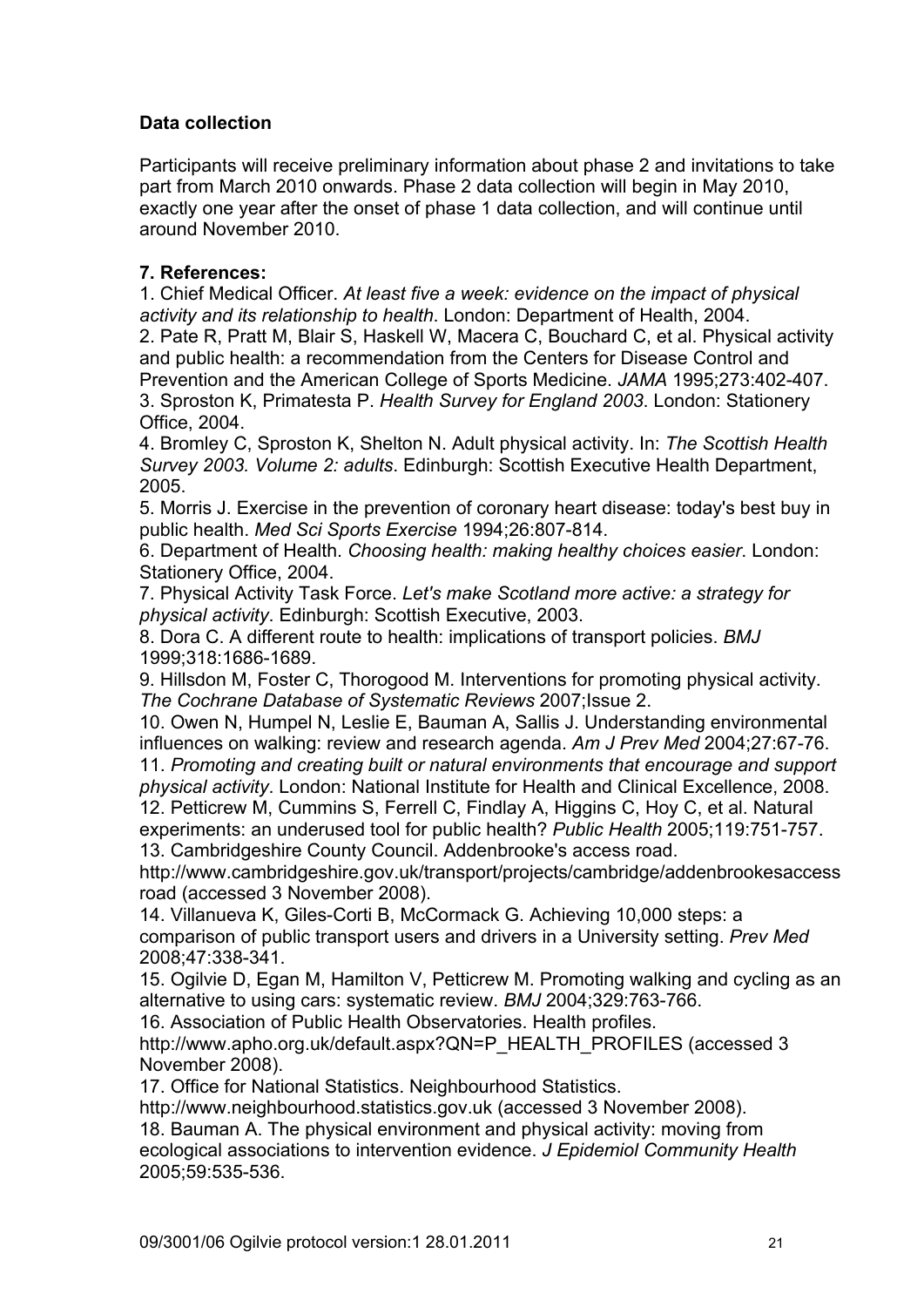19. Craig P, Dieppe P, Macintyre S, Michie S, Nazareth I, Petticrew M. *Developing and evaluating complex interventions: new guidance*. London: Medical Research Council, 2008.

20. Sallis J, Frank L, Saelens B, Kraft M. Active transportation and physical activity: opportunities for collaboration on transportation and public health research. *Transport Res A* 2004;38:249-268.

21. Wareham N, Jakes R, Rennie K, Mitchell J, Hennings S, Day N. Validity and repeatability of the EPIC-Norfolk physical activity questionnaire. *Int J Epidemiol*  2002;31:168-174.

22. Williams K, Prevost T, Griffin S, Hardeman W, Hollingworth W, Spiegelhalter D, et al. The ProActive trial protocol – a randomised controlled trial of the efficacy of a family-based, domiciliary intervention programme to increase physical activity among individuals at high risk of diabetes [ISRCTN61323766]. *BMC Public Health*  2004;4:48.

23. Besson H, Brage S, Jakes R, Ekelund U, Wareham N. Validation of the Recent Physical Activity Questionnaire (RPAQ). Satellite meeting on objective measurement of physical activity, International Conference on Dietary Assessment Methods, University of Southern Denmark, Odense, Denmark, 26 April 2006.

24. Shannon T, Giles-Corti B, Pikora T, Bulsara M, Shilton T, Bull F. Active commuting in a university setting: assessing commuting habits and potential for modal change. *Transport Policy* 2006;13:240-253.

25. Ogilvie D, Mitchell R, Mutrie N, Petticrew M, Platt S. Personal and environmental correlates of active travel and physical activity in a deprived urban population. *Int J Behav Nutr Phys Act* 2008;5:43.

26. Stratford N, Simmonds N, Nicolaas G, Costigan P. *National Travel Survey 2002*. London: Department for Transport, 2003.

27. Ogilvie D, Mitchell R, Mutrie N, Petticrew M, Platt S. Perceived characteristics of the environment associated with active travel: development and testing of a new scale. *Int J Behav Nutr Phys Act* 2008;5:32.

28. Bamberg S, Ajzen I, Schmidt P. Choice of travel mode in the Theory of Planned Behavior: the roles of past behavior, habit, and reasoned action. *Basic Appl Soc Psychol* 2003;25:175-187.

29. Verplanken B, Orbell S. Reflections on past behavior: a Self-Report Index of Habit Strength. *J Appl Soc Psychol* 2003;33:1313-1330.

30. Ferrie J, Kivimäki M, Head J, Shipley M, Vahtera J, Marmot M. A comparison of self-reported sickness absence with absences recorded in employers' registers: evidence from the Whitehall II study. *Occup Environ Med* 2005;62:74-79.

31. QualityMetric Incorporated. A manual for users of the SF-8® Health Survey. http://www.sf-36.org (accessed 19 May 2005).

32. Ware J, Kosinski M, Dewey J, Gandek B. *How to score and interpret single-item health status measures: a manual for users of the SF-8 (TM) Health Survey*. Lincoln, RI: QualityMetric Incorporated, 2001.

33. Ekelund U, Sepp H, Brage S, Becker W, Jakes R, Hennings M, et al. Criterionrelated validity of the last 7-day, short form of the International Physical Activity Questionnaire in Swedish adults. *Public Health Nutr* 2006;9:258–265.

34. Brage S, Brage N, Franks S, Ekelund U, Wareham N. Reliability and validity of the combined heart rate and movement sensor Actiheart. *Eur J Clin Nutr*  2005;59:561-570.

35. Jones A, Coombes E, Griffin S, van Sluijs E. Somewhere to play: new evidence on environments for physical activity in schoolchildren. Submitted for publication.